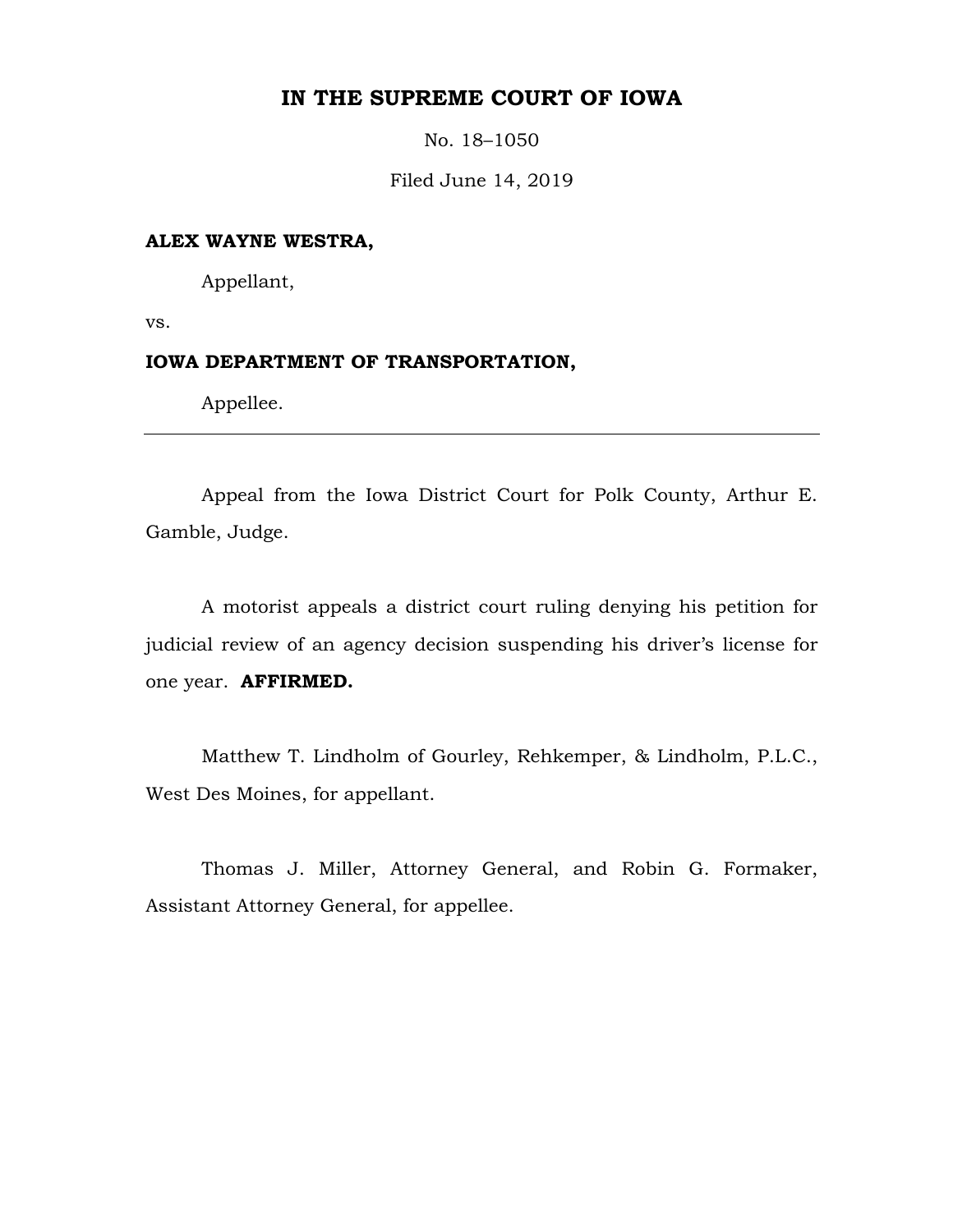### **MANSFIELD, Justice.**

This case began when a driver tried to reverse course. But it presents the question whether *our court* should reverse course. Specifically, should we overrule precedent and apply the exclusionary rule to driver's license revocation proceedings when an Iowa statute dictates otherwise?

In *Westendorf v. Iowa Department of Transportation*, 400 N.W.2d 553, 557 (Iowa 1987), *superseded by statute as recognized by Brownsberger v. Department of Transportation*, 460 N.W.2d 449, 450–51 (Iowa 1990), we declined to apply the exclusionary rule so long as the enumerated statutory conditions for license revocation were met. Later, the general assembly enacted a limited exception to *Westendorf*. *See* Iowa Code § 321J.13(6) (2017). This requires the Iowa Department of Transportation (DOT) to rescind revocation of a driver's license if there has been a criminal prosecution for operating while intoxicated (OWI) and the criminal case determined that the peace officer did not have reasonable grounds to believe a violation of the OWI laws had occurred or that the chemical test was otherwise inadmissible or invalid. We affirmed the limited nature of that exception in *Manders v. Iowa Department of Transportation*, 454 N.W.2d 364, 366–67 (Iowa 1990).

In the present case, a driver was pulled over by a DOT officer after he stopped on I-80 to make unauthorized use of a median crossover in order to turn around and head in the other direction. It turned out he had an open container in his car and smelled of an alcoholic beverage. After he refused all testing, his license was suspended for one year, but he was never charged with OWI. Adhering to our *Westendorf* and *Manders* precedents, the DOT upheld his license suspension. Notably, the driver's only challenge to the stop was that the DOT officer lacked statutory

2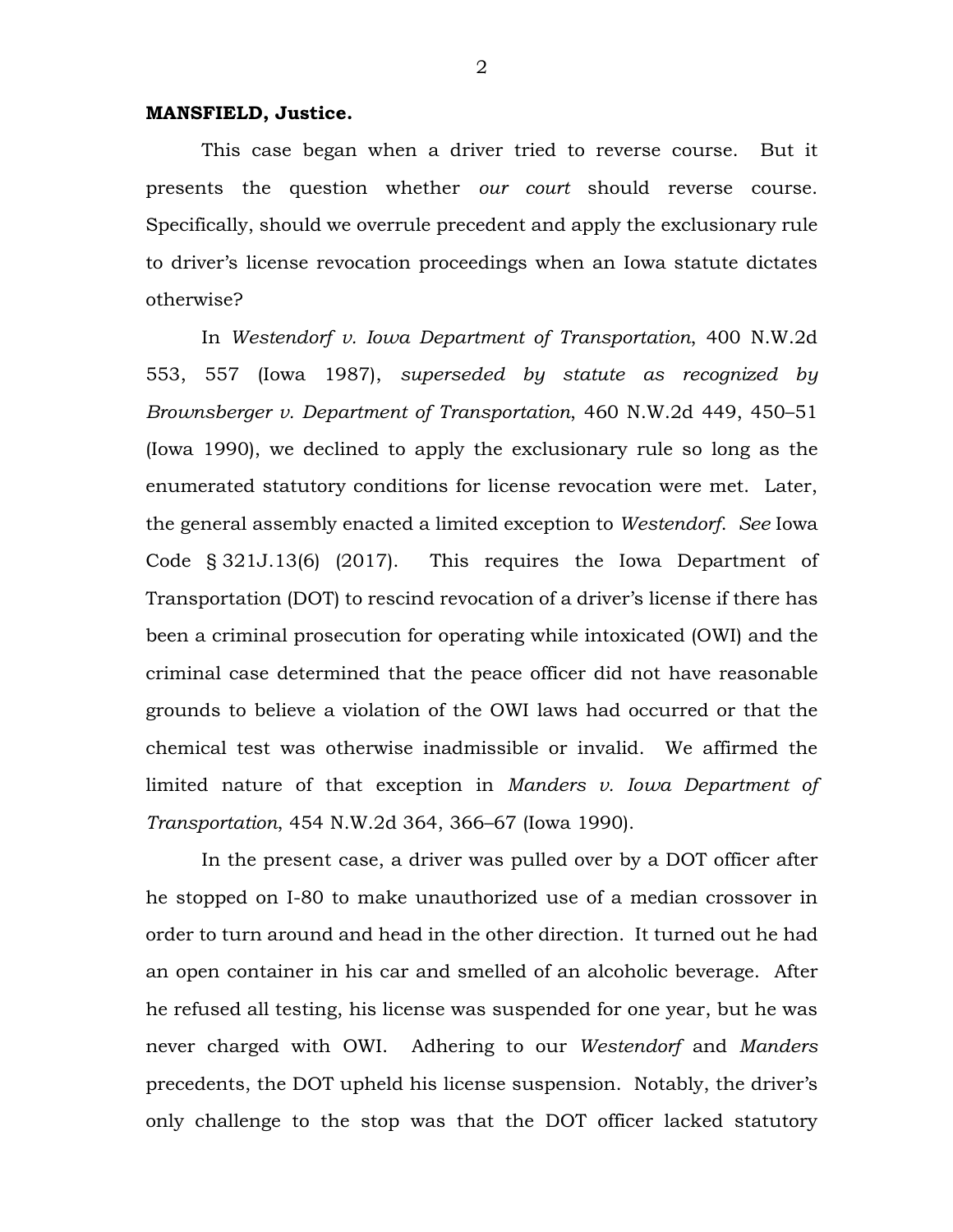authority; the driver did not contest reasonable suspicion for the stop. The district court also denied relief, leading to this appeal.

We are now asked, in effect, to expand the legislature's post-*Westendorf* statutory exception and apply the exclusionary rule to all driver's license revocation proceedings if there was any problem with the stop. For the reasons discussed herein, we decline to do so and instead adhere to the legislative boundaries of the exception when the only legal flaw in the stop was the officer's lack of statutory authority. Accordingly, we affirm the judgment of the district court upholding the license revocation in this case.

### **I. Facts and Procedural History.**

On May 9, 2017, at approximately 12:26 a.m., Officer Austin Wilson of the DOT was patrolling westbound on I-80, a four-lane divided interstate highway, in Jasper County. At a location where there was a median crossover marked for use by authorized vehicles only, Officer Wilson observed an eastbound vehicle coming to a stop. It appeared the driver was preparing to use the crossover, turn around, and head westbound. Officer Wilson took the crossover himself and when the driver of the eastbound vehicle decided to keep going eastbound on I-80, Officer Wilson pulled it over using his overhead lights.

The driver of the vehicle, Alex Westra, admitted he had been about to make a turnaround using the median crossing and knew it was a bad idea. Officer Wilson noticed that Westra had bloodshot and watery eyes and saw an open container of Four Loko (an alcoholic beverage) within arm's reach. Westra initially denied knowing there was a beverage can in his vehicle. He refused to hand over the beverage can and refused to step out of his vehicle.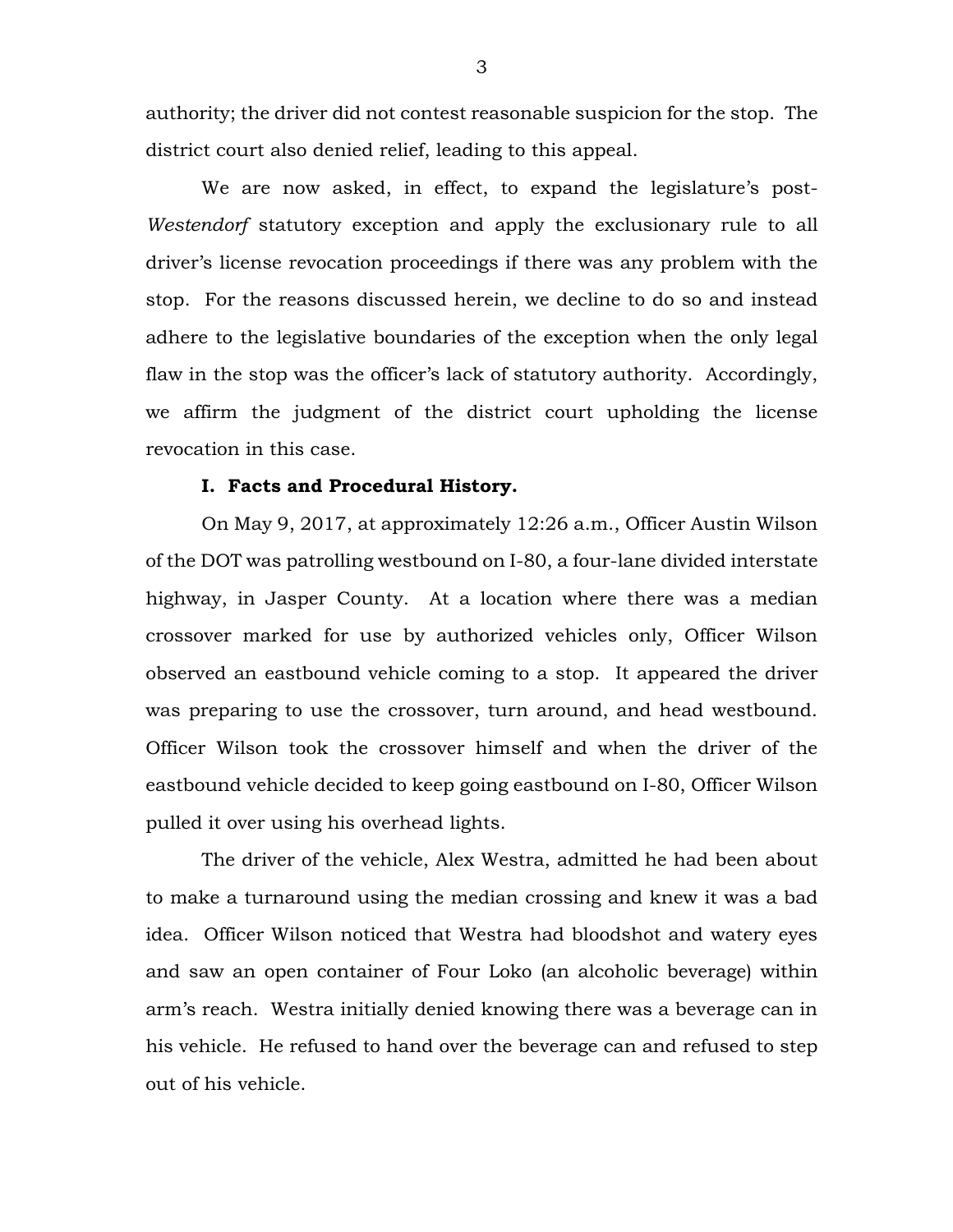When a backup officer arrived, Officer Wilson removed Westra from his vehicle. Officer Wilson could smell the odor of an alcoholic beverage coming from Westra's person. In addition, on inspection, the can of Four Loko had only one-quarter of its contents remaining.

Westra declined to undergo any preliminary testing for intoxication. Officer Wilson escorted Westra to the Jasper County jail where Westra was read the implied consent advisory and made two phone calls. Westra then refused to take the Datamaster chemical test.

Westra was never charged with OWI but was charged with two traffic violations—stopping on a travelled portion of I-80 in violation of Iowa Code section 321.354 and driving with an open container of an alcoholic beverage in violation of section 321.284. Westra filed a motion to suppress in the traffic case, contending that Officer Wilson of the DOT lacked statutory authority to stop him on May 9 on I-80. *[See Rilea v. Iowa](https://1.next.westlaw.com/Link/Document/FullText?findType=Y&serNum=2045804174&pubNum=0000999&originatingDoc=I7089d340d3a711e8a1b0e6625e646f8f&refType=RP&originationContext=document&transitionType=DocumentItem&contextData=(sc.Search)) Dep't of Transp.*[, 919 N.W.2d 380,](https://1.next.westlaw.com/Link/Document/FullText?findType=Y&serNum=2045804174&pubNum=0000999&originatingDoc=I7089d340d3a711e8a1b0e6625e646f8f&refType=RP&originationContext=document&transitionType=DocumentItem&contextData=(sc.Search)) 383 (Iowa 2018). The motion was overruled, and Westra was found guilty and sentenced to pay fines of \$100 and \$200 respectively for the two violations. Westra appealed to the district court, however, which found that the DOT stop was invalid and dismissed the two citations.

Meanwhile, the DOT notified Westra that his driver's license was being revoked for one year under Iowa Code section 321J.9. Westra requested an administrative hearing, and on July 11 he received a telephonic hearing before an administrative law judge (ALJ). The issue at the hearing was whether DOT Officer Wilson had statutory authority to stop Westra's vehicle. The ALJ entered a decision on August 15 finding that he did. The ALJ reasoned that "Officer Wilson was operating within his authority as a designated peace officer under [section] 321J.8(3)" relating to enforcement of OWI laws. As the ALJ explained,

4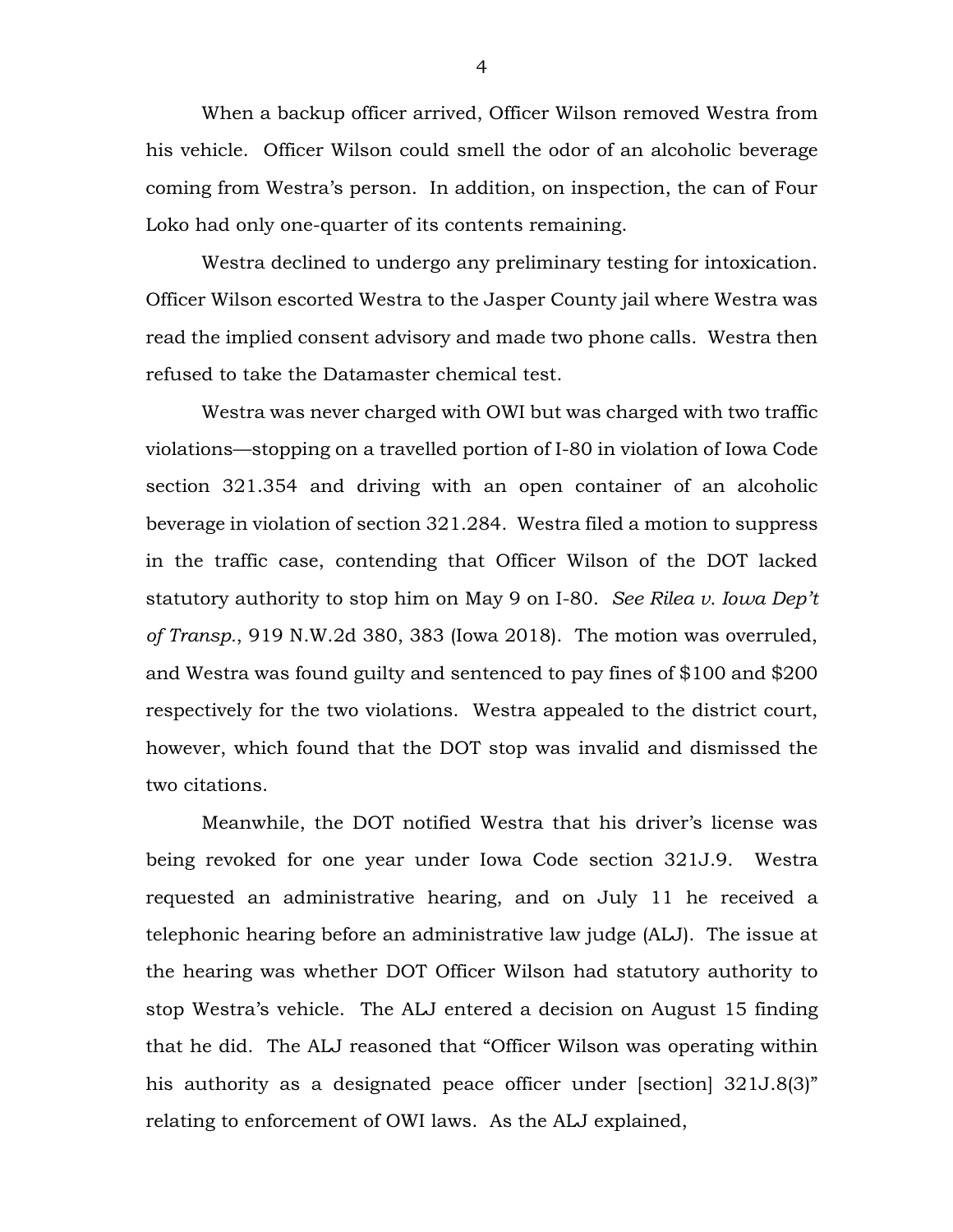Although he could not have been assured that the driver of the pickup he observed that night was impaired by alcohol or other substances, he did see it was being operated in an erratic or illegal manner which can be a part of a finding of reasonable grounds for a possible violation of section 321J.2 as set out above. It is reasonable to find the Appellant's actions of coming to a stop on a traveled portion of a two-lane interstate highway and doing so in a proximity to a median cross-over lane he could not legally use were valid reasons for Officer Wilson [to] perform a traffic stop at that time.

Westra appealed this decision to the director of the DOT. On September 21, the director agreed with the ALJ that Officer Wilson had statutory authority to enforce the OWI laws as to Westra. He also found that Westra's argument for suppression of his refusal to take the chemical test was immaterial because the exclusionary rule did not apply to this driver's license revocation proceeding.

Westra petitioned for judicial review in the Polk County District Court. Following a hearing, the district court issued a ruling on May 17, 2018. The district court found that "Officer Wilson did not have statutory authority to stop Westra." However, it declined to hold under article I, section 8 of the Iowa Constitution that the exclusionary rule applied to Westra's license revocation proceeding. It also rejected Westra's alternative argument that article I, section 9 of the Iowa Constitution (the Due Process Clause) required exclusion of Westra's refusal to take the Datamaster chemical test. Westra appealed and we retained the appeal.

#### **II. Standard of Review.**

Factual findings of the DOT are reviewed for substantial evidence unless the underlying claim is a constitutional one, in which case review of facts is de novo. *See* Iowa Code § 17A.19(10)(*f*). Both parties agree that we do not defer to the DOT's interpretations of Iowa Code section 321J.13(6) or, of course, to the DOT's views on the Iowa Constitution. *See*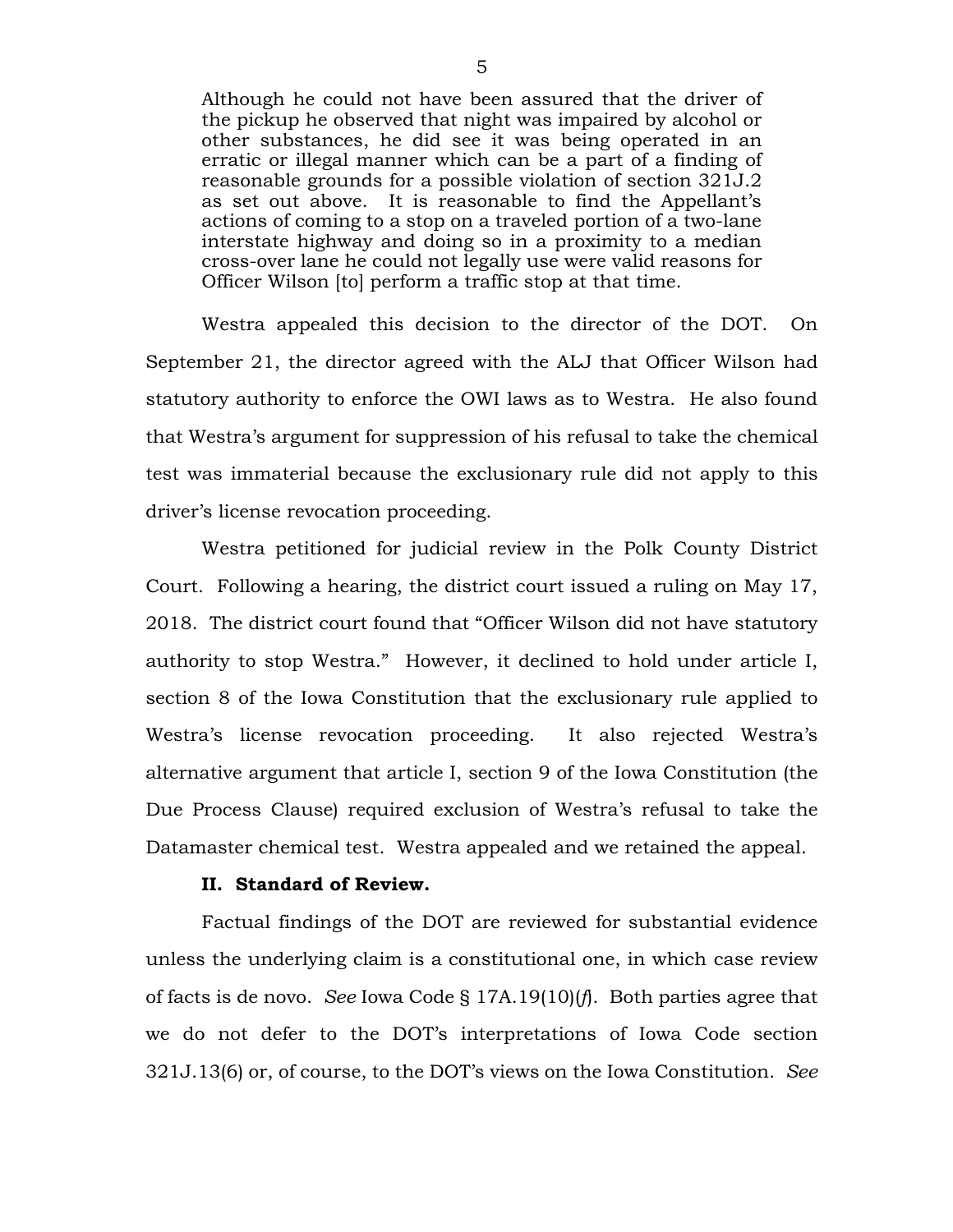*id.* § 17A.19(10)(*c*); *Bearinger v. Iowa Dep't of Transp.*, 844 N.W.2d 104, 106 (Iowa 2014).

#### **III. Legal Analysis.**

**A. Whether Officer Wilson Had Authority to Stop Westra.** The first question is whether Officer Wilson had statutory authority to stop Westra on I-80 on May 9, 2017. Westra's claim goes away if Officer Wilson had such authority. In *Rilea*, we held that until new legislation became effective on May 11, DOT officers lacked authority to issue traffic citations unrelated to operating authority, registration, size, weight, or load. 919 N.W.2d at 383. However, we also clarified that Iowa Code chapter 321J provided a separate font of authority, and "an IDOT [motor vehicle enforcement] officer, if properly trained, can enforce chapter 321J." *Id.* at 392. In doing so, we relied on Iowa Code section 321J.1(8)(*e*), which states that a "peace officer" for purposes of chapter 321J includes "[a]ny other law enforcement officer who has satisfactorily completed an approved course relating to motor vehicle operators under the influence of alcoholic beverages." *Id.*

Yet we decided another case the same day. *See State v. Werner*, 919 N.W.2d 375 (Iowa 2018). *Werner* involved a motorist who had been stopped by a DOT officer for speeding and who was only later determined to have been driving under revocation in violation of Iowa Code section 321J.21. *Id.* at 376. Under these circumstances, we concluded the State could not rely on the DOT officer's chapter 321J enforcement authority. *Id.* at 380. We noted, "Whatever merit this argument may have in other contexts, there is no indication Officer Glade knew or suspected Werner's driver's license had been revoked for operating while intoxicated when he made the August 18 stop." *Id.*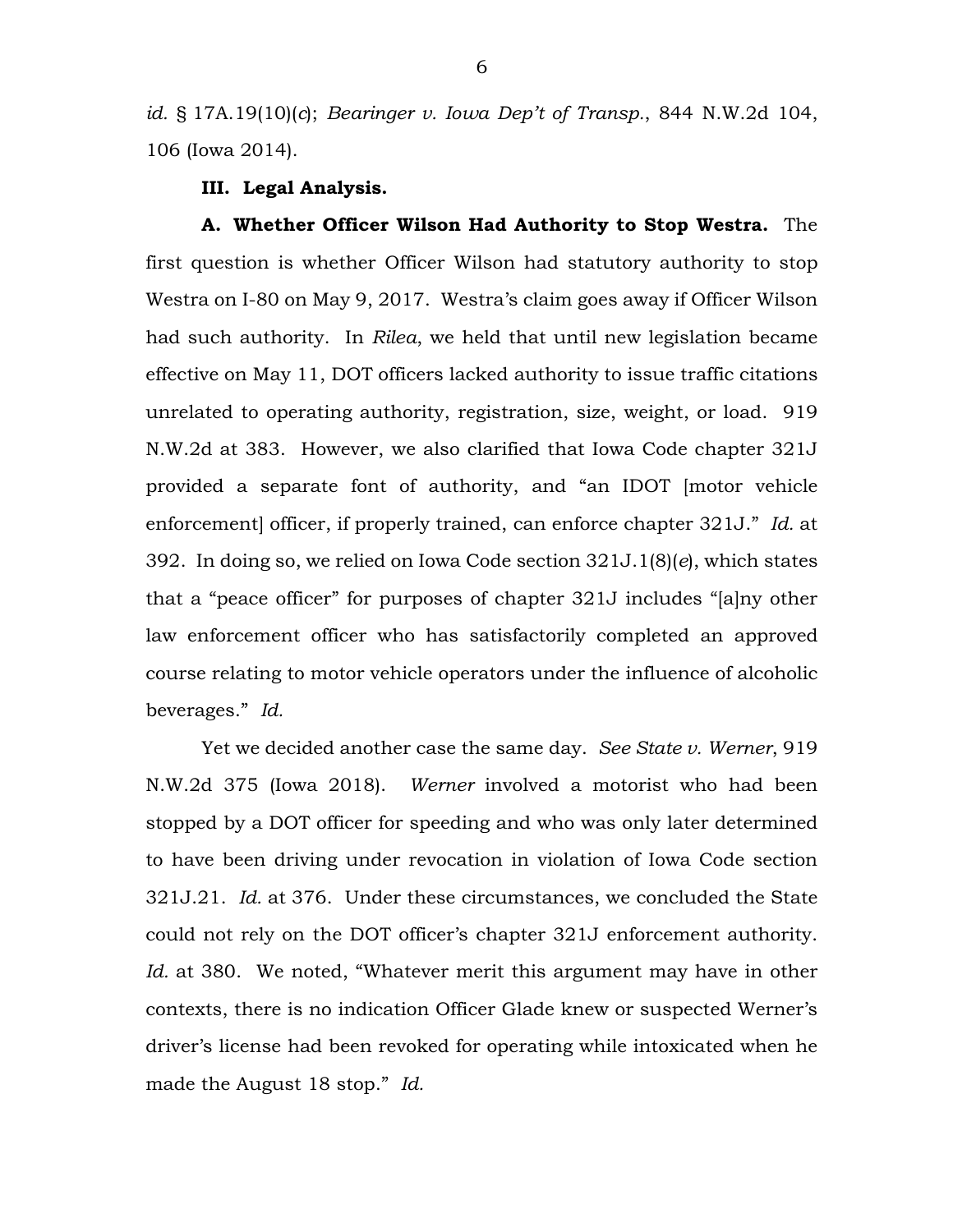We believe the quoted language from *Werner* controls here. On this record, we are not persuaded that Officer Wilson "knew or suspected" Westra was driving under the influence when he stopped his vehicle. Officer Wilson's testimony contains no inkling of this.

The DOT found that Officer Wilson could rely on his enforcement authority in chapter 321J based on the following reasoning: "[H]e did see [the vehicle] was being operated in an erratic or illegal matter which can be a part of a finding of reasonable grounds for a possible violation of section 321J.2 as set out above." If this were a finding that Officer Wilson was actually engaged in OWI enforcement when he stopped Westra, it might carry the day. However, this was merely a finding that the driving behavior Officer Wilson observed *could have* helped provide the basis for a reasonable suspicion finding. Under *Werner*, Officer Wilson's stop was invalid.

**B. Whether Article I, Section 8 Required Suppression of Westra's Refusal to Take the Chemical Test.** Because we agree with the district court that Officer Wilson lacked statutory authority to stop Westra on I-80, we must consider whether the Iowa Constitution required suppression of Westra's refusal to take the chemical test and, thus, would require us to unwind his license revocation. To do so, we will first review the relevant statutes and caselaw relating to license revocation hearings. Then we will address the heart of Westra's argument.

1. *License revocations in Iowa and the evidence that can be considered.* As of 1985, Iowa law provided that a license revocation hearing

shall be limited to the issues of whether a peace officer had reasonable grounds to believe that the person was operating a motor vehicle in violation of section 321.281 [now section 321J.2] and either of the following: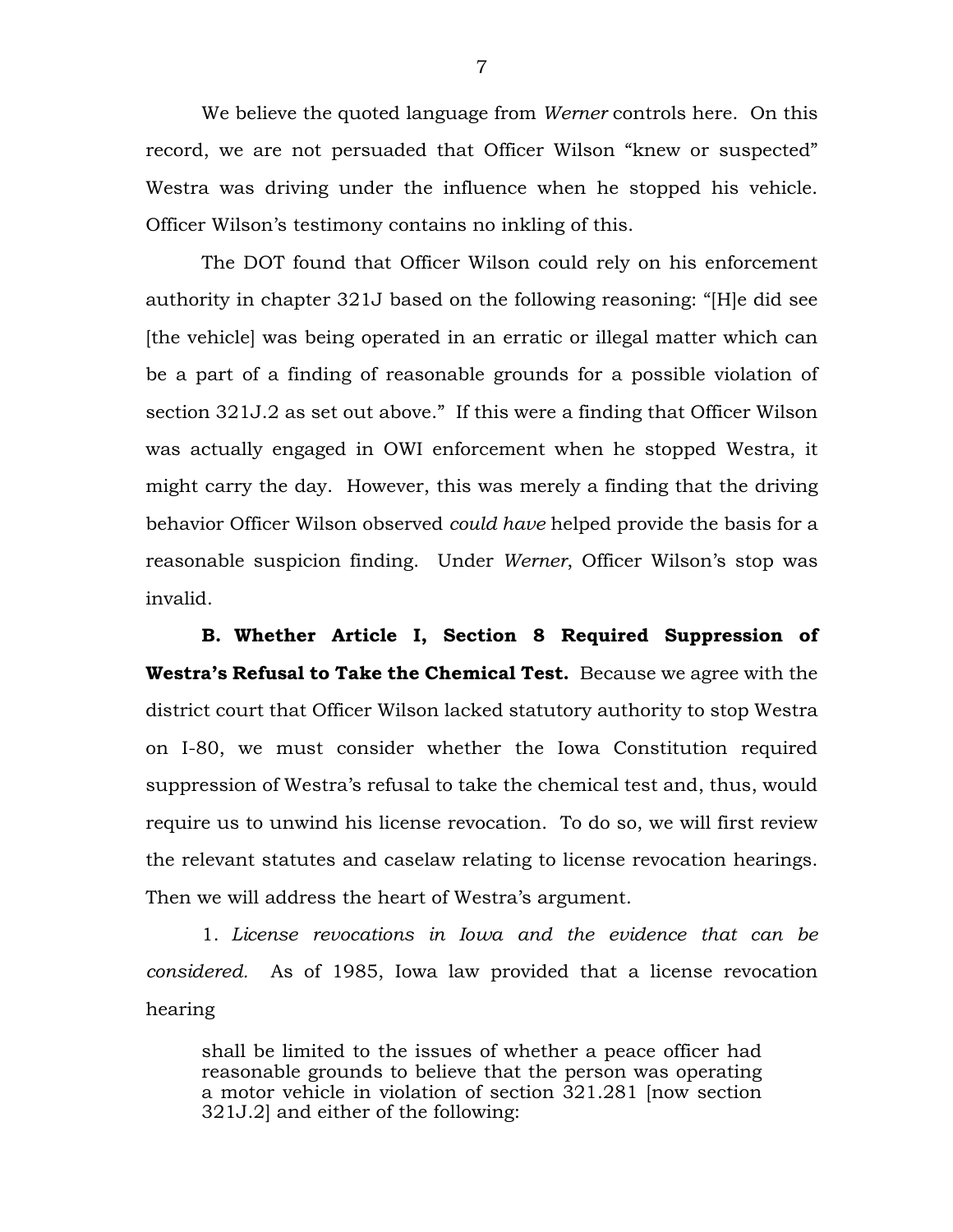*a*. Whether the person refused to submit to the test or tests.

*b*. Whether a test was administered and the test results indicated an alcohol concentration [above the legal limit].

Iowa Code § 321B.26(*a*)–(*b*) (1985).

In *Westendorf*, a case decided under this law, we held that the Fourth Amendment exclusionary rule did not apply to driver's license revocation proceedings. 400 N.W.2d at 557. The driver sought to challenge his license revocation on the ground that the police officer had lacked probable cause to stop his vehicle. *Id.* at 554. The district court agreed and overturned the revocation. *Id.* We, however, reversed and reinstated the revocation. *Id.* at 557.

We pointed out that "the statutory conditions for revocation by the department were clearly satisfied." *Id.* at 555. We acknowledged,

Had the evidence demonstrated that any one of the listed statutory conditions was not present—for example that the officer did not have "reasonable grounds to believe Westendorf had been operating the motor vehicle in violation of section 321.281" the department would not have been warranted in revoking Westendorf's driver's license.

*Id.* Yet in the absence of such a statutory ground for excluding the evidence, we held that the driver could not challenge his license revocation under the Fourth Amendment. *Id.* at 556–57. We explained,

The benefit of using reliable information of intoxication in license revocation proceedings, even when that evidence is inadmissible in criminal proceedings, outweighs the possible benefit of applying the exclusionary rule to deter unlawful conduct. Consequently, the exclusionary rule formulated under the fourth and fourteenth amendments was inapplicable in this license revocation proceeding.

# *Id.* at 557.

The following year, the general assembly amended the law to provide drivers with certain additional grounds for challenging license revocations.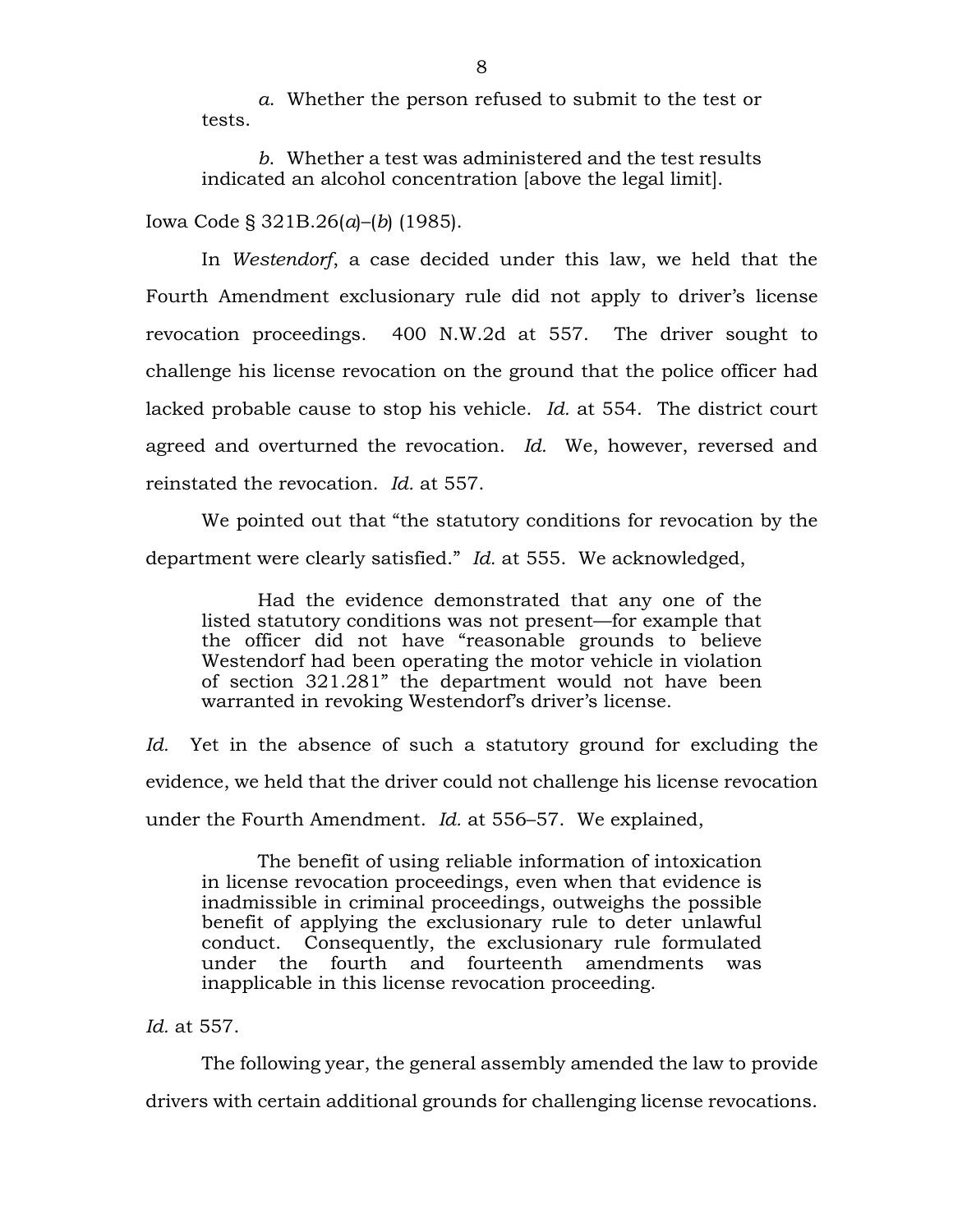*See* 1988 Iowa Acts ch. 1214, § 2 (codified at Iowa Code § 321J.13(4) (1989)). In current form, this provision reads,

*b*. The person shall prevail at the [license revocation] hearing if, in the criminal action on the charge of violation of [section 321J.2](https://1.next.westlaw.com/Link/Document/FullText?findType=L&pubNum=1000256&cite=IASTS321J.2&originatingDoc=ND98969A05AB211E89E73AA5118781479&refType=LQ&originationContext=document&transitionType=DocumentItem&contextData=(sc.UserEnteredCitation)) or [321J.2A](https://1.next.westlaw.com/Link/Document/FullText?findType=L&pubNum=1000256&cite=IASTS321J.2A&originatingDoc=ND98969A05AB211E89E73AA5118781479&refType=LQ&originationContext=document&transitionType=DocumentItem&contextData=(sc.UserEnteredCitation)) resulting from the same circumstances that resulted in the administrative revocation being challenged, the court held one of the following:

(1) That the peace officer did not have reasonable grounds to believe that a violation of [section 321J.2](https://1.next.westlaw.com/Link/Document/FullText?findType=L&pubNum=1000256&cite=IASTS321J.2&originatingDoc=ND98969A05AB211E89E73AA5118781479&refType=LQ&originationContext=document&transitionType=DocumentItem&contextData=(sc.UserEnteredCitation)) or [321J.2A](https://1.next.westlaw.com/Link/Document/FullText?findType=L&pubNum=1000256&cite=IASTS321J.2A&originatingDoc=ND98969A05AB211E89E73AA5118781479&refType=LQ&originationContext=document&transitionType=DocumentItem&contextData=(sc.UserEnteredCitation)) had occurred to support a request for or to administer a chemical test.

(2) That the chemical test was otherwise inadmissible or invalid.

Iowa Code § 321J.13(6)(1)–(2) (2017).

Two years thereafter, in *Manders*, we upheld another driver's license revocation, again approving of the DOT's refusal to consider the driver's claim that the stop of his vehicle lacked reasonable cause. 454 N.W.2d at 365. We also made clear that the 1988 amendment applied only "in the limited situation in which an adjudication on the admissibility of evidence relevant to the implied consent law has been made in a criminal proceeding growing out of the same facts." *Id.* at 366.

Later that same year, in *Brownsberger*, we confronted the case of a driver whose license had been revoked but who had received a favorable ruling on his motion to suppress in the parallel criminal prosecution. 460 N.W.2d at 450. We concluded,

By its terms, the statute binds the DOT to certain action taken by the district court in separate criminal proceedings arising out of the same circumstances. Moreover, the remedy fashioned by the legislature is clearly exclusionary in nature. The department *must* rescind any license revocation that flows from police action which is subsequently found by the court to be without reasonable grounds for belief that the OWI law has been violated.

*Id.* at 451.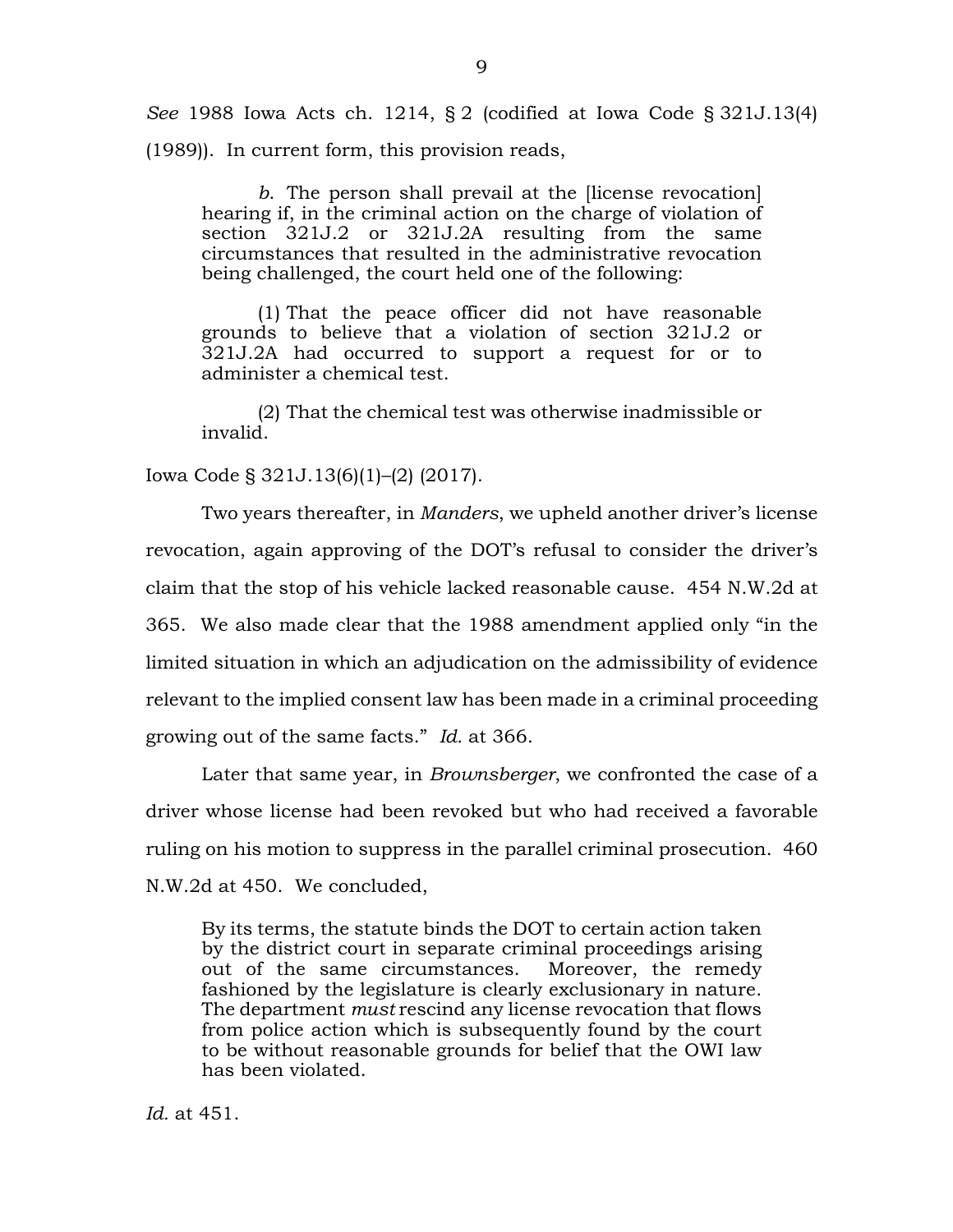More recently, in *State v. Taeger*, 781 N.W.2d 560, 566 (Iowa 2010), a driver claimed the State had sought "to avoid the application of Iowa Code section 321J.13(6) by preemptively moving to dismiss the criminal OWI action when it became clear that he would prevail on the motion to suppress." We reviewed the landscape as already filled in by *Westendorf*, the 1988 amendment, *Manders*, and *Brownsberger*. *Id.* at 565–66. We then made clear that a dismissal to avoid the effects of section 321J.13(6) would not be "in the furtherance of justice" as required by Iowa Rule of Criminal Procedure 2.33(1) governing dismissals of criminal actions. *Id.* at 566–67.

Westra does not dispute that the literal terms of Iowa Code section 321J.13 provide him no relief. The section expressly provides that the revocation hearing "shall be limited to" whether a peace officer had reasonable grounds to believe the driver was operating a motor vehicle under the influence and whether the driver refused to submit to chemical testing (or had an alcohol concentration in excess of the legal limit). Iowa Code § 321J.13(2). Westra does not dispute that those two preconditions for revocation were met. Additionally, to benefit from section 321J.13(6), Westra must have obtained a ruling "in the criminal action" that the chemical test "was otherwise inadmissible or invalid." *Id.* § 321J.13(6)(*b*). That did not occur.

Nonetheless, Westra argues that it would be incongruous to permit challenges to the legality of a driver stop to be raised in a revocation proceeding only when there was a parallel criminal proceeding in which a motion to suppress is granted. As he puts it, the enactment of Iowa Code section 321J.13(6) "seemingly erodes" *Westendorf*'s cost–benefit rationale. He argues,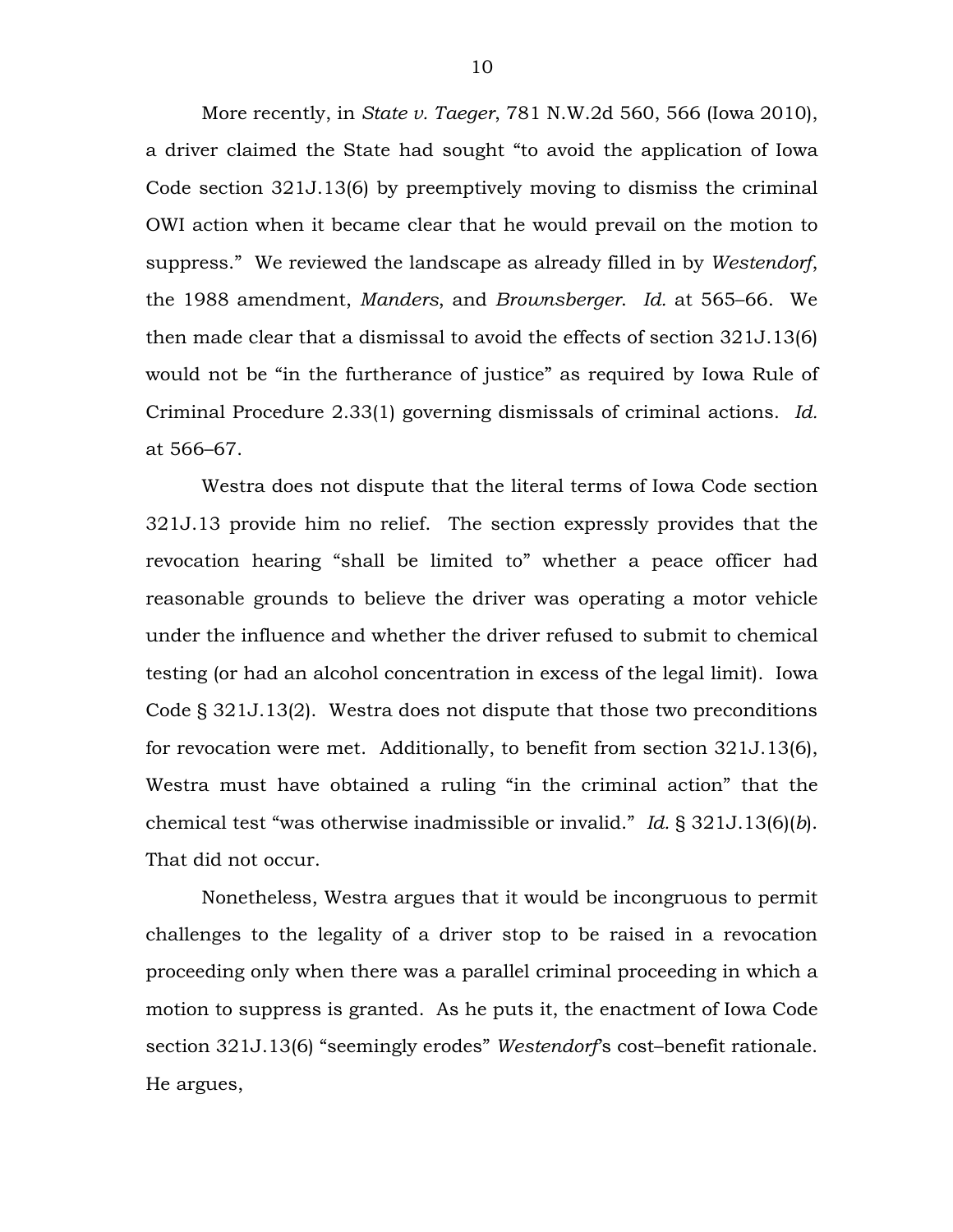Unfortunately, what was not contemplated by the legislature was factual scenarios like the present one where a license holder is not afforded the protections of Iowa Code Section 321J.13(6) either because a criminal charge for OWI is not filed or was voluntarily dismissed before a suppression ruling could be obtained.

Regardless of the possible merits of these policy arguments, we are not free to rewrite the statute. In *Manders*, which we decided only two years after the predecessor to Iowa Code section 321J.13(6) was enacted, we found that the statute required "an adjudication on the admissibility of evidence . . . in a criminal proceeding growing out of the same facts." 454 N.W.2d at 366. There was no such adjudication here. Westra never faced an OWI criminal prosecution.

Furthermore, Iowa Code section 321J.13 has been amended a host of times since 1990. Most notably, the general assembly deleted the provision in question in 1997, *see* 1997 Iowa Acts ch. 104, § 31 (removing Iowa Code § 321J.13(4) (codified at Iowa Code § 321J.13 (Supp. 1997))), but then restored it in 1999. *See* 1999 Iowa Acts ch. 13, § 22 (codified at Iowa Code § 321J.13(6) (Supp. 1999)). This makes the argument that the legislature didn't realize what it was doing hard to sustain. *See Welch v. Iowa Dep't of Transp.*, 801 N.W.2d 590, 599–600 (Iowa 2011) ("These guiding principles are especially salient when the general assembly has reenacted or repeatedly amended the statutory provision in question without disturbing our previous interpretation.").

2. *Iowa Code section 804.20.* Westra also observes that we have allowed violations of Iowa Code section 804.20 to be grounds for exclusion of a refusal to take the chemical test in driver's license revocation proceedings. *See Didonato v. Iowa Dep't of Transp.*, 456 N.W.2d 367, 369 (Iowa 1990); *Ferguson v. Iowa Dep't of Transp*., 424 N.W.2d 464, 466 (Iowa 1988), *abrogated by State v. Hicks*, 791 N.W.2d 89, 94 (Iowa 2010). But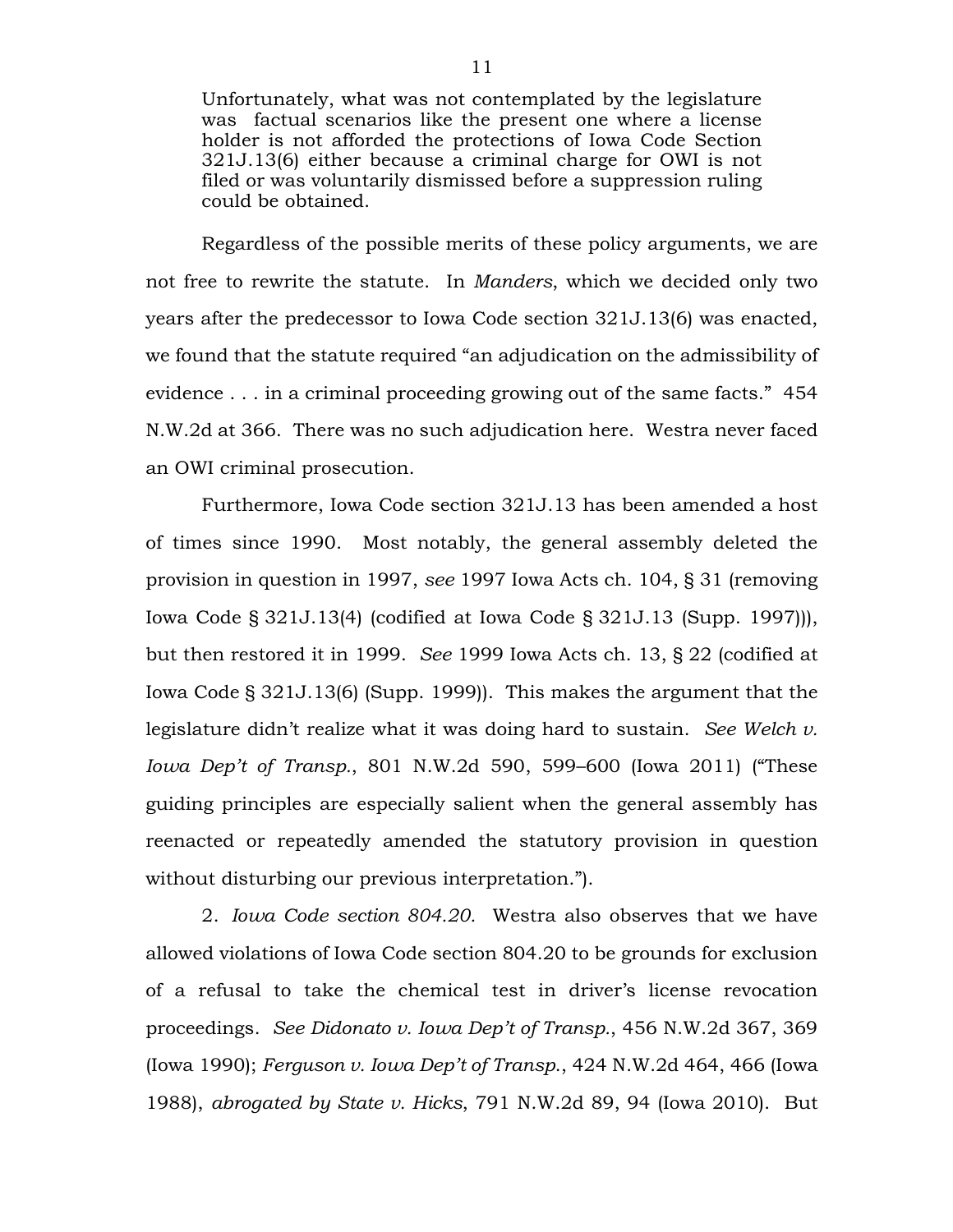this rule of exclusion is longstanding and predates *Westendorf* and *Manders*. *See Fuller v. Iowa Dep't of Transp*., 275 N.W.2d 410, 411 (Iowa 1979) (announcing this rule). When we decided *Fuller*, the first case announcing this rule, chapter 321J's predecessor did not expressly limit the issues that could be raised in revocation proceedings. *See* Iowa Code § 321B.8 (1977). In 1984, the legislature amended the license revocation law to expressly limit the issues that could be raised in license revocation proceedings. *See* 1984 Iowa Acts ch. 1292, § 17 (codified at Iowa Code § 321B.26 (1985)) (changing "its scope shall cover" to "its scope shall be limited to"). Nonetheless, without discussing this 1984 amendment, we later reaffirmed *Fuller* in *Ferguson* and *Didonato*. *See Ferguson*, 424 N.W.2d at 466; *see also Didonato*, 456 N.W.2d at 369. In *Didonato* we discussed and then expressly distinguished *Manders*, explaining that section 804.20 was "broadly applicable." 456 N.W.2d at 369. Hence, the argument that Westra raises now with respect to section 804.20 was thoroughly aired and considered by our court twenty-nine years ago.

Iowa Code section 804.20 provides the arrestee with "a limited statutory right to counsel before making the important decision to take or refuse a chemical test under implied consent procedures." *State v. Vietor*, 261 N.W.2d 828, 831 (Iowa 1978). Section 804.20 thus involves a right to counsel and helps insure that the decision to refuse the test, and subject oneself to license revocation for at least a year, is informed. *See State v. Walker*, 804 N.W.2d 284, 289–91 (Iowa 2011). Violations of section 804.20 are a simple misdemeanor. *See* Iowa Code § 804.20 (2017). Accordingly, we reaffirm that the provisions of section 804.20 are "broadly applicable" to license revocation proceedings. *Didonato*, 456 N.W.2d at 369. Still, that does not provide a reason to overrule our precedent and disregard the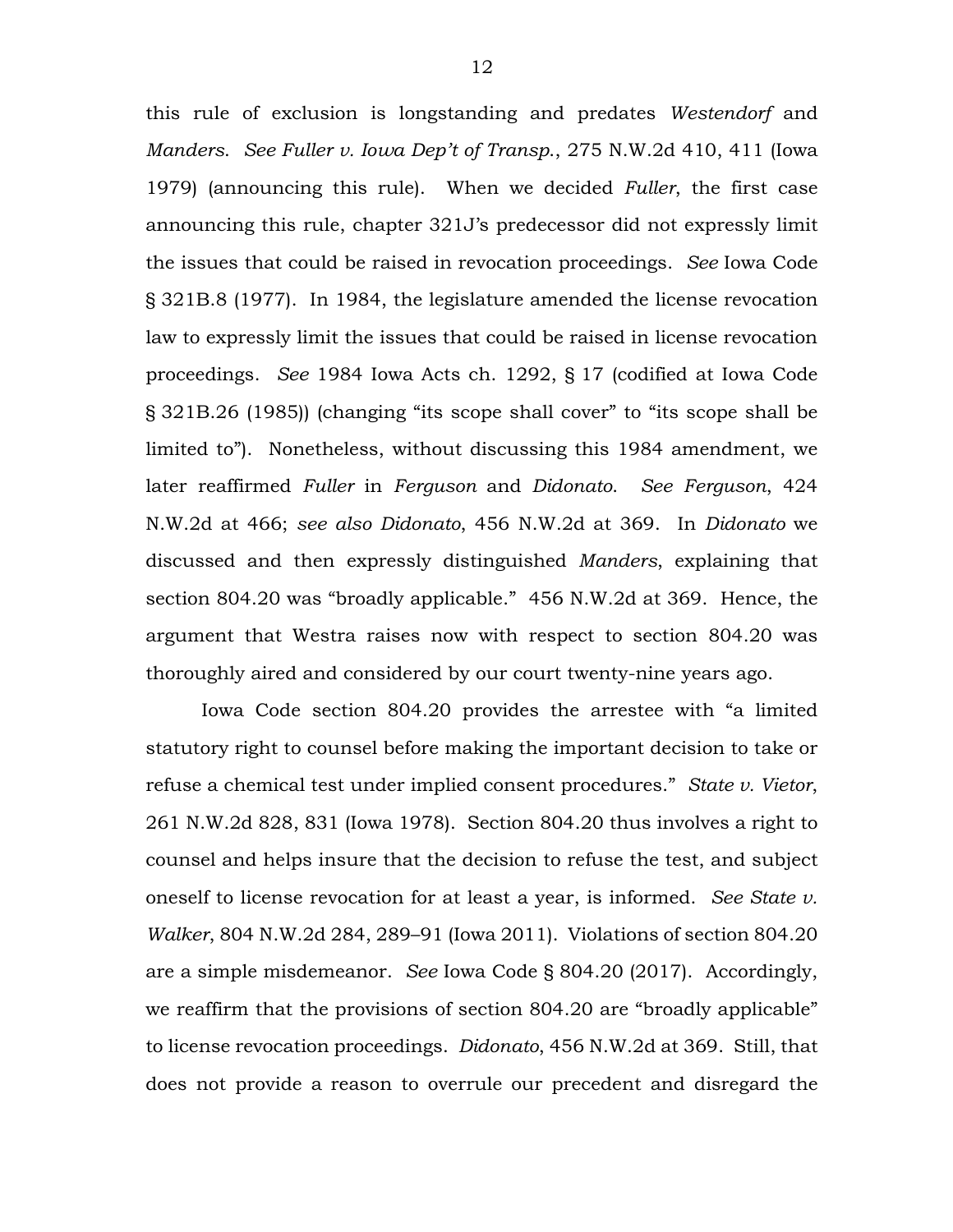specific terms of section 321J.13(6) in a case where section 804.20 does not apply.

3. *Article I, section 8.* We now come to Westra's principal appellate argument that article I, section 8 of the Iowa Constitution requires suppression of his refusal to take the chemical test. In his view, the legislature cannot limit the scope of the license revocation hearing to exclude such issues.

Looking outside Iowa, most states do not apply the exclusionary rule in driver's license revocation proceedings. *See generally* Thomas M. Fleming, Annotation, *Admissibility, in Motor Vehicle License Suspension Proceedings, of Evidence Obtained by Unlawful Search and Seizure*, 23 A.L.R.5th 108 (1994).

Westra cites five cases to the contrary, but they appear to be based largely on interpretation of the specific state statutes that were at issue. For instance, in *State v. Lussier*, 757 A.2d 1017, 1021 (Vt. 2000), the Vermont Supreme Court reasoned as follows in concluding that a driver could raise the constitutionality of the stop in a license suspension proceeding:

[A] rational interpretation of [the Vermont license suspension law] would permit defendants to challenge the reasonableness of the officer's belief based on the fact that it was derived from an unlawful stop. The State seeks a more narrow interpretation, however, which would permit law enforcement officers to make random stops of vehicles for any or no reason at all in the hopes of detecting drunk drivers. . . . License suspensions could follow the unlawful police conduct as long as at any point after the stop the officer formed a reasonable belief that the defendant was intoxicated. We cannot conceive that the Legislature intended to insert into the civil suspension system all of the statutory rights concerning consent to evidentiary tests, and at the same time to dispense with basic constitutional protections against unreasonable governmental intrusions. Accordingly, we decline the State's invitation to attribute to the Legislature the intent to sanction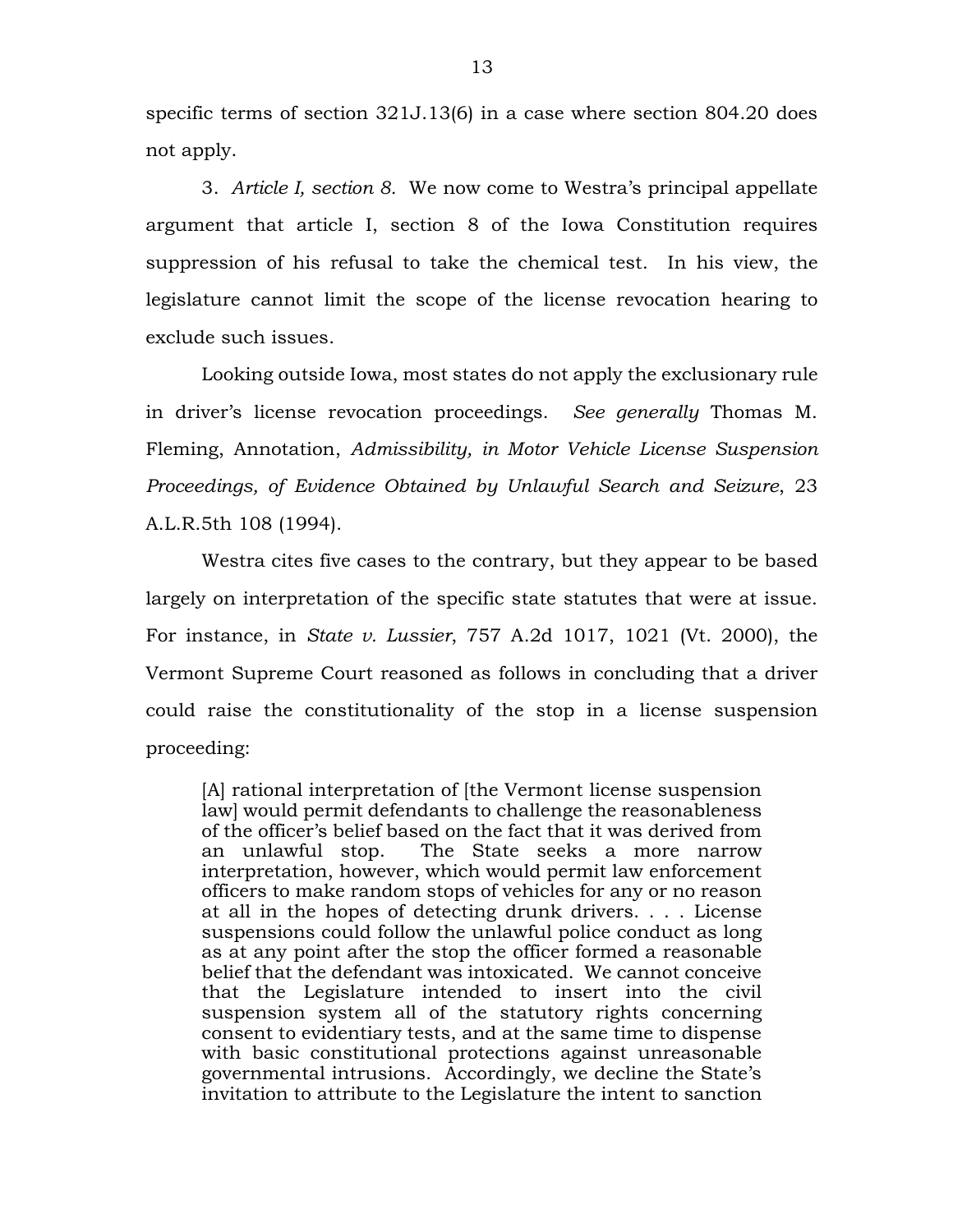unconstitutional police conduct in the context of civil suspension proceedings.

(Citations omitted); *see also Fla. Dep't of Highway Safety & Motor Vehicles v. Hernandez*, 74 So.3d 1070, 1079 (Fla. 2011) ("[R]eading the two statutes together leads to the conclusion that there must be a means for challenging the legality of the suspension when the request for a breath test was *not* incident to a lawful arrest."); *People v. Krueger*, 567 N.E.2d 717, 722–23 (Ill. App. Ct. 1991) ("[T]he issue here is . . . whether the statute should be construed to condition the Secretary of State's power to suspend a driver's license on the presence of a valid arrest."); *Schuster v. State Dep't of Taxation & Revenue*, 283 P.3d 288, 294 (N.M. 2012) ("[T]he requirement in [New Mexico law] that MVD find that 'the person was arrested' requires a finding that the arrest and police activity leading to the arrest were constitutional."); *Watford v. Bureau of Motor Vehicles*, 674 N.E.2d 776, 778 (Ohio 1996) (per curiam) (relying on *Williams v. Ohio Bureau of Motor Vehicles*, 610 N.E.2d 1229, 1231 (Ohio Mun. Ct. 1992), which determined the issue as a matter of statutory construction); *Pooler v. Motor Vehicles Div.*, 755 P.2d 701, 703 (Or. 1988) (en banc) ("[W]e conclude that the legislature must have intended a valid arrest when it used the term 'under arrest' in that statute."). It is true some of these decisions have constitutional elements. *See Lussier*, 757 A.2d at 1025–27 (adding in dicta that the exclusionary rule under the Vermont Constitution applies to civil suspension proceedings); *see also Schuster*, 283 P.3d at 294.

At the same time, a number of states have held that their state constitutions do not require exclusion of evidence obtained through unconstitutional traffic stops in administrative license revocation proceedings. *See Nevers v. State*, 123 P.3d 958, 964 (Alaska 2005) (rejecting the application of the exclusionary rule to administrative license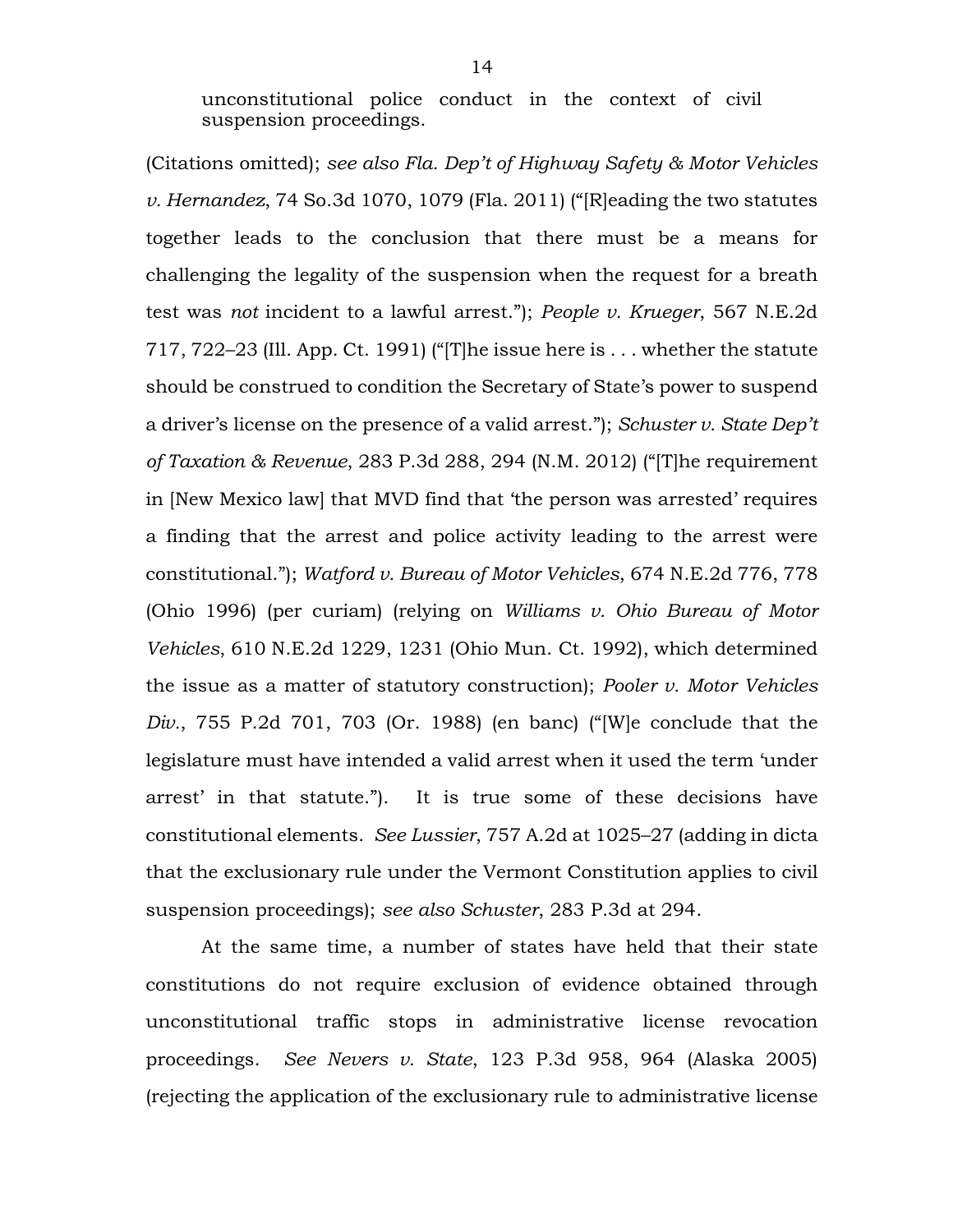revocation hearings under both the Fourth Amendment and the Alaska Constitution and stating, "[W]e do not believe that applying the exclusionary rule for search and seizure violations would add significant deterrence because the police are already sufficiently deterred from such unlawful conduct by the applicability of the exclusionary rule to all criminal cases that may result from their investigations."); *Francen v. Colo. Dep't of Revenue*, 411 P.3d 693, 702–03 (Colo. App. 2012) (finding that the exclusionary rule under the United States and Colorado Constitutions does not apply in civil revocation proceedings); *Martin v. Kan. Dep't of Revenue*, 176 P.3d 938, 953 (Kan. 2008) ("Any additional deterrent effect on law enforcement violation of the Fourth Amendment and [the Kansas Constitution] to be gleaned from extension of the rule beyond the criminal DUI setting would be minimal, and it cannot outweigh the remedial imperative of preventing alcohol-and/or drug-impaired drivers from injury or killing themselves or others."), *overruling on other grounds recognized by State v. Gray*, 403 P.3d 1220, 1225 (Kan. 2017); *Riche v. Dir. of Revenue*, 987 S.W.2d 331, 334 (Mo. 1999) (en banc) (declining to apply the exclusionary rule under the United States and Missouri Constitutions to driver's license revocation proceedings); *Jacobs v. Dir., N.H. Div. of Motor Vehicles*, 823 A.2d 752, 755 (N.H. 2003) (rejecting the argument that the New Hampshire Constitution requires exclusion of evidence obtained from a constitutionally invalid stop in a driver's license suspension proceeding).

We have never directly confronted whether article I, section 8, as opposed to the Fourth Amendment, would require exclusion of evidence obtained from an unconstitutional stop in a license revocation proceeding. On the other hand, we have held that the article I, section 8 exclusionary rule does not apply to probation revocation hearings. *Kain v. State*, 378 N.W.2d 900, 902–03 (Iowa 1985). In *Kain*, we rejected a probationer's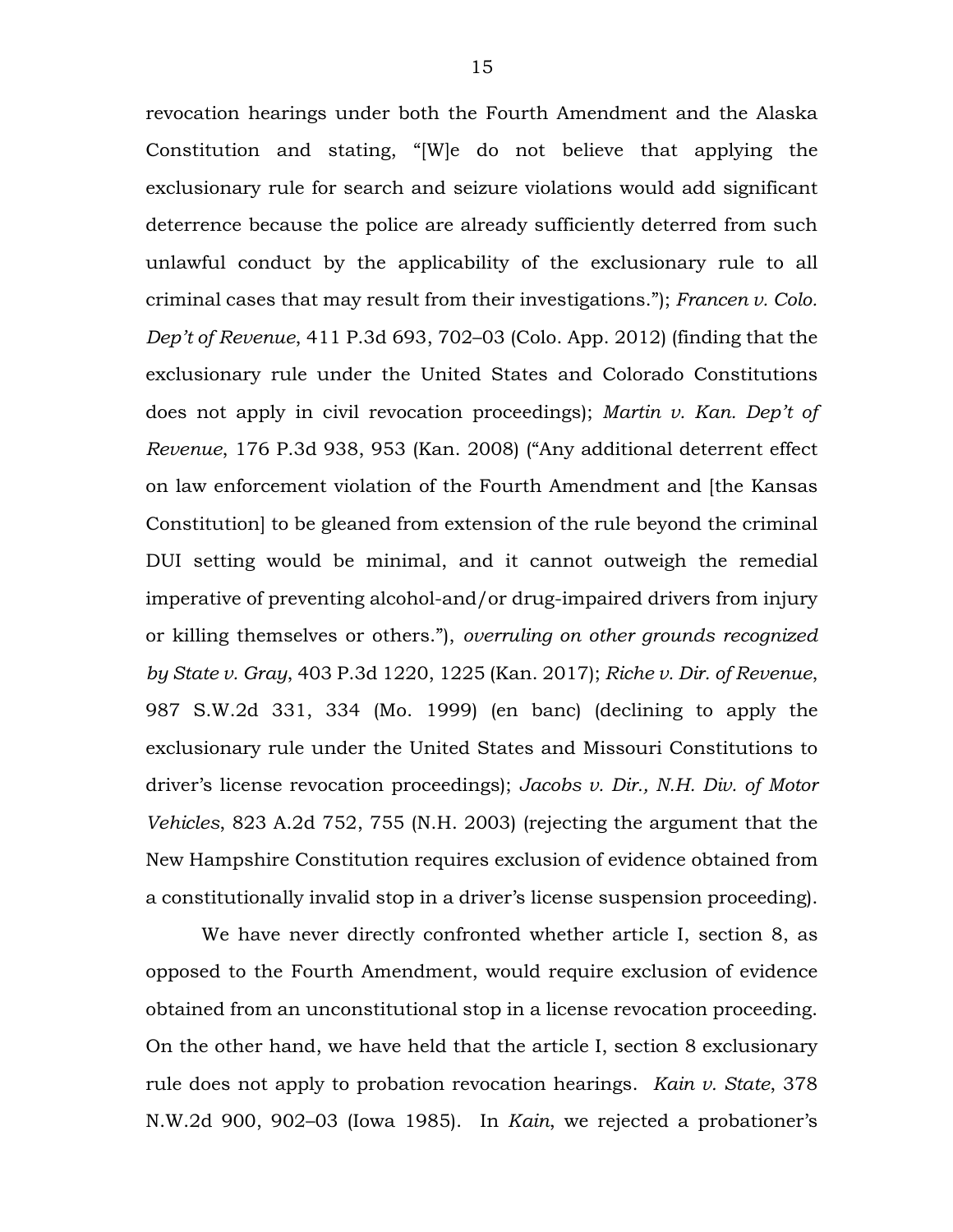claim that the fruits of an illegal investigatory stop of his motor vehicle should have been suppressed in his probation revocation hearing. *Id.*

In *State v. Cline*, 617 N.W.2d 277, 293 (Iowa 2000) (en banc), *abrogated on other grounds by State v. Turner*, 630 N.W.2d 601, 606 n.2 (Iowa 2001), we declined to adopt the good faith exception to the exclusionary rule under article I, section 8, reasoning that "[t]o do so would elevate the goals of law enforcement above our citizens' constitutional rights, a result not supported by any principle of constitutional law." *Id.* at 293. *Cline*, in other words, placed a high value on the courts not condoning a violation of constitutional rights. *See id.* at 292–93.

4. *The stop in this case.* Yet a question arises whether *the stop itself* in this case was unconstitutional under article I, section 8. Westra does not dispute he violated the traffic laws: he brought his vehicle to a halt on the traveled portion of I-80 while preparing to make an illegal turn across the median. Westra has not explained why a traffic stop that was merely in excess of the officer's statutory authority would trigger a constitutional right to have evidence suppressed. *See Werner*, 919 N.W.2d at 377 (noting that a case challenging a DOT officer's stop involved the suppression of evidence "on statutory grounds").

There are some out-of-state authorities declining to apply the exclusionary rule in criminal cases where the only issue was the officer's statutory authority. In *People v. Wolf*, 635 P.2d 213, 214, 218 (Colo. 1981) (en banc), the Colorado Supreme Court declined to apply the exclusionary rule when police arrested the defendant outside the territorial limits of their authority. The court explained, "Despite the fact that the Denver police violated the statutes governing their authority to arrest, the issue, for purposes of application of the exclusionary rule, is whether the arrest was unconstitutional." *Id.* at 217. Because there was probable cause for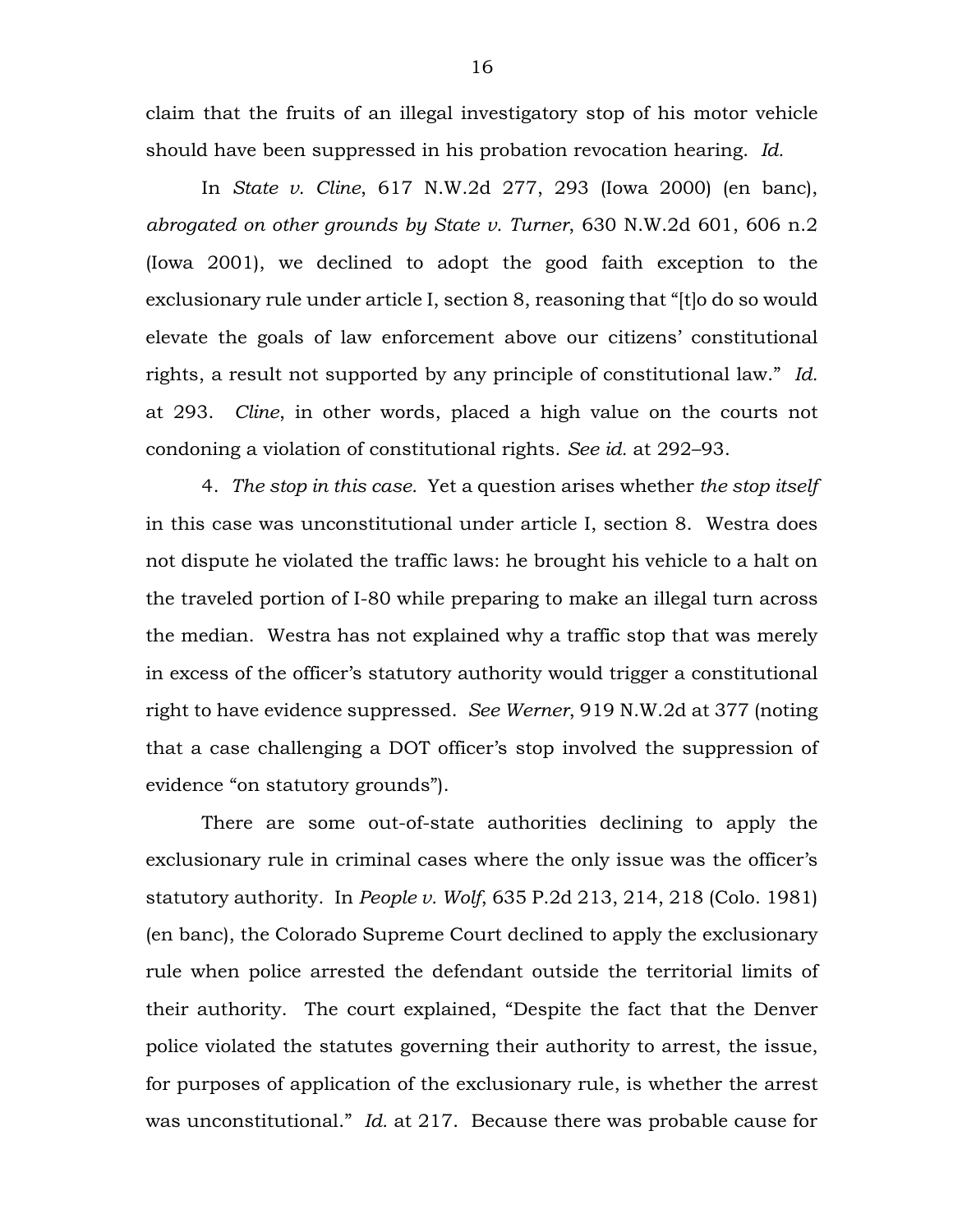the arrest, it "did not offend against constitutional restraints on unreasonable seizures," and the court did not impose the exclusionary rule. *Id.* at 217–18; *see also State v. Green*, 354 P.3d 446, 451 (Idaho 2015) ("Because these subsequently enacted arrest standards are merely statutory, constitutional remedies are inappropriate when those statutes have been violated by police. Although the Legislature could certainly specify suppression as the remedy for police violation of one of these statutes, because such a statutory violation is not a constitutional violation, suppression is not warranted absent such a legislative directive."); *State v. Gates*, 145 So.3d 288, 304 (La. 2014) ("Even if we assume Officer Bell acted outside of his territorial jurisdiction in the detention of the defendant, suppression of the evidence obtained after Mr. Gates' detention would not be warranted. The statutory rules which delineate the territorial zones of responsibility of various law enforcement agencies are not designed to prevent unreasonable invasions of privacy. There are no constitutional grounds present here to justify the suppression of evidence."); *State v. Keller*, 396 P.3d 917, 925–26 (Or. 2017) (finding that an unauthorized stop by a Washington police officer that would have been legal if performed by an Oregon police officer did not violate the Oregon Constitution and therefore the suppression of evidence in a driving-while-intoxicated case was not required).

In *Virginia v. Moore*, 553 U.S. 164, 178, 128 S. Ct. 1598, 1608 (2008), the United States Supreme Court held that "[w]hen officers have probable cause to believe that a person has committed a crime in their presence, the Fourth Amendment permits them to make an arrest," regardless of whether the procedure violates state law or not. State law, in other words, did not affect the federal constitutional analysis. *See id.*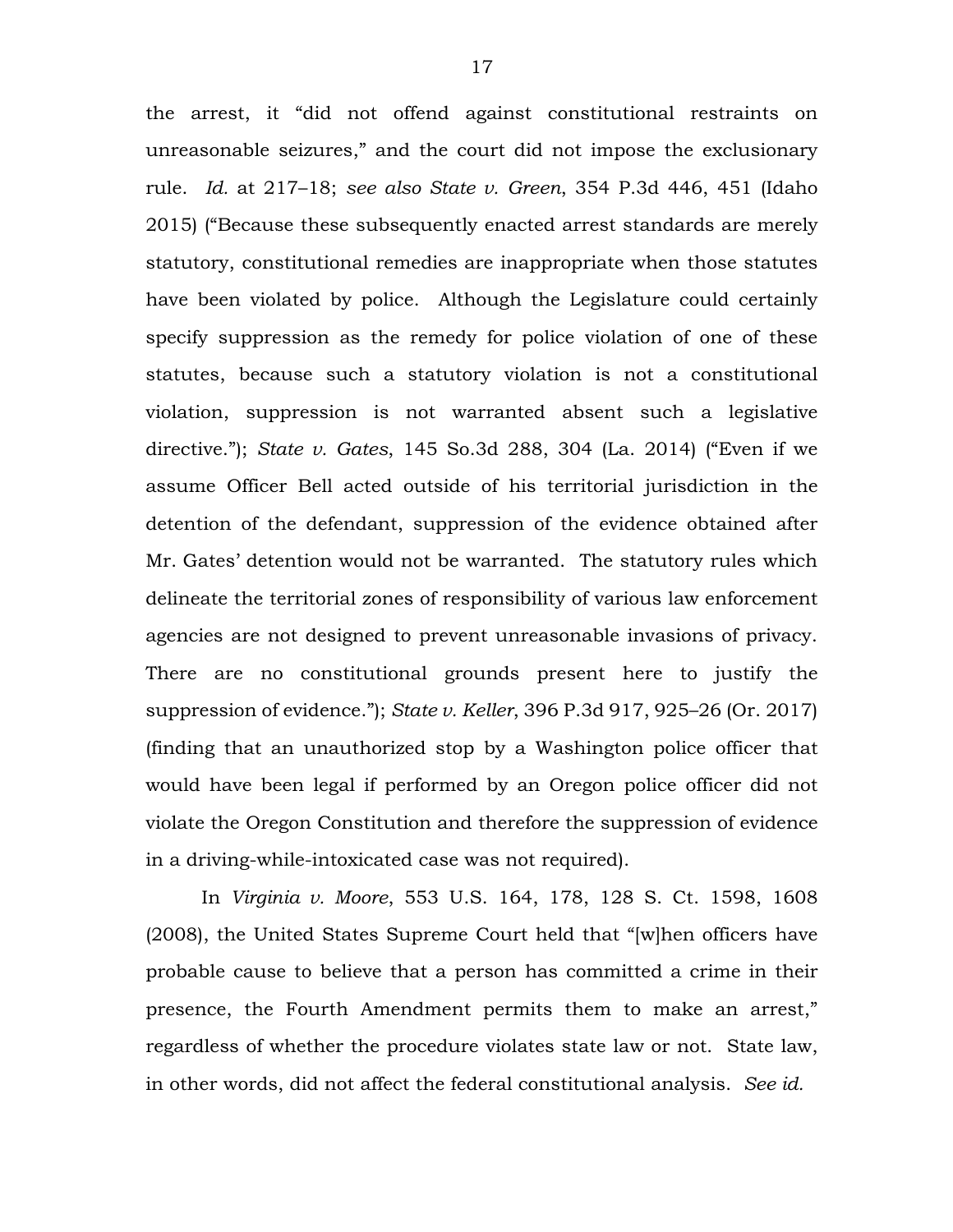We acknowledge that in *State v. Brown*, 39 N.E.3d 496, 502 (Ohio 2015), the Ohio Supreme Court held that "a traffic stop for a minor misdemeanor offense made by a township police officer without statutory authority to do so violates [Article I, Section 14 of the Ohio Constitution.](https://1.next.westlaw.com/Link/Document/FullText?findType=L&pubNum=1000261&cite=OHCNARTIS14&originatingDoc=I1cb8fcd31b7f11e5a807ad48145ed9f1&refType=LQ&originationContext=document&transitionType=DocumentItem&contextData=(sc.Search))" The court reasoned,

The government's interests in permitting an officer without statutory jurisdiction or authority to make a traffic stop for a minor misdemeanor offense in these circumstances is minimal and is outweighed by the intrusion upon the individual's liberty and privacy that necessarily arises out of the stop. Accordingly, the traffic stop and the ensuing search and arrest in this case were unreasonable and violated [Article](https://1.next.westlaw.com/Link/Document/FullText?findType=L&pubNum=1000261&cite=OHCNARTIS14&originatingDoc=I1cb8fcd31b7f11e5a807ad48145ed9f1&refType=LQ&originationContext=document&transitionType=DocumentItem&contextData=(sc.Search))  [I, Section 14 of the Ohio Constitution,](https://1.next.westlaw.com/Link/Document/FullText?findType=L&pubNum=1000261&cite=OHCNARTIS14&originatingDoc=I1cb8fcd31b7f11e5a807ad48145ed9f1&refType=LQ&originationContext=document&transitionType=DocumentItem&contextData=(sc.Search)) and the evidence seized as a result should have been suppressed.

*Id.* In that case, a local township police officer pulled over a motorist for a lane violation on the interstate in excess of his statutory authority, eventually leading to a criminal conviction for possession of oxycodone. *Id.* at 497–98; *see also State v. Cuny*, 595 N.W.2d 899, 903 (Neb. 1999) (holding that an extraterritorial stop performed by Pine Ridge Reservation police officers in Nebraska violated the Nebraska Constitution); *State v. Barker*, 25 P.3d 423, 425–26 (Wash. 2001) (en banc) (holding that an outof-state officer's arrest violated the Washington Constitution, which expressly requires "authority of law"). Even these cases, however, do not present the issue of whether the officer's statutory authority may be raised in a civil license revocation proceeding.

We are not persuaded that a stop by a DOT enforcement officer in excess of his statutory enforcement authority, but based upon reasonable suspicion and probable cause, amounts to a constitutional violation. A *constitutional* violation does not occur every time a peace officer simply fails to adhere to a *statute*. Only those violations that amount to "unreasonable seizures or searches" violate article I, section 8. In our view,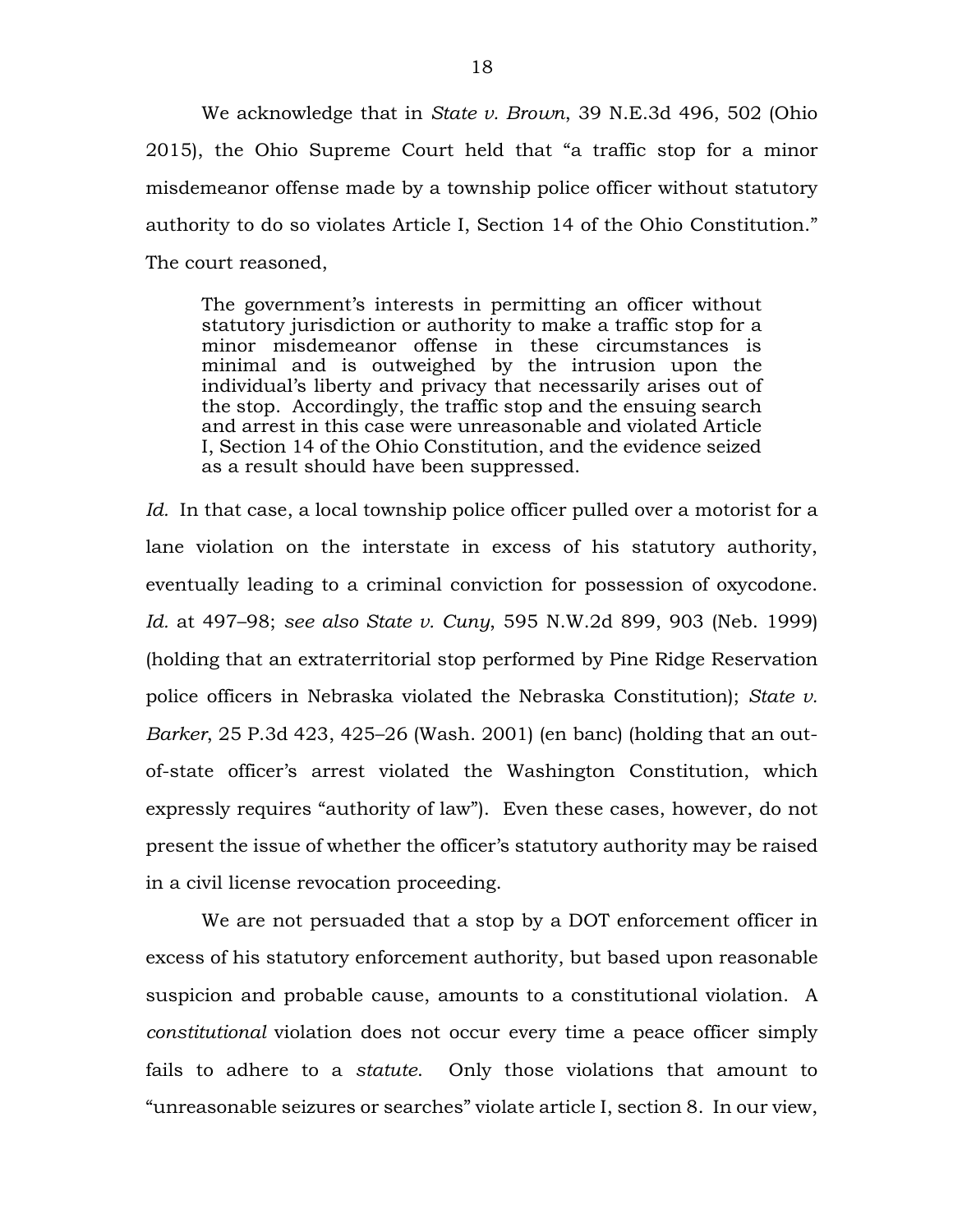the main purpose of Iowa Code section 80.22 was not to protect the privacy interests of motorists, but rather to preserve the role of the Department of Public Safety (DPS) vis-à-vis other state agencies as the state traffic enforcement entity on public highways. Section 80.22 is part of the organizational chapter dealing with DPS. It was enacted in 1939 when DPS was formed, under the heading, "Duplication in Police Officers Prohibited." 1939 Iowa Acts ch. 120, § 95 (codified at Iowa Code § 80.22 (1946)). We believe its primary goal was to allocate responsibility within state government, not to protect motorists by reducing vehicle stops. Notably, it does not affect the ability of municipal and county officials to enforce traffic laws on the same highways. *See* Iowa Code §§ 321.1(50), .6, .485 (2017); *id.* § 331.653(28); *see also State v. Snider*, 522 N.W.2d 815, 818 (Iowa 1994) ("[A] municipal police officer has authority to arrest for state traffic violations anywhere in the state.").

In *State v. Ramirez*, 895 N.W.2d 884, 898 (Iowa 2017), we distinguished *Cline* and declined to grant a motion to suppress in a situation where constitutional rights were not at issue. There we upheld the use in an Iowa criminal prosecution of evidence obtained by a joint federal–state team using an anticipatory warrant that would have been illegal under Iowa law. *Id.* We said,

Although Ramirez raises article I, section 8 [of the Iowa](https://1.next.westlaw.com/Link/Document/FullText?findType=L&pubNum=1000371&cite=IACNART1S8&originatingDoc=I255f8bc0421311e7bffecab88ce1f178&refType=LQ&originationContext=document&transitionType=DocumentItem&contextData=(sc.Search))  [Constitution](https://1.next.westlaw.com/Link/Document/FullText?findType=L&pubNum=1000371&cite=IACNART1S8&originatingDoc=I255f8bc0421311e7bffecab88ce1f178&refType=LQ&originationContext=document&transitionType=DocumentItem&contextData=(sc.Search)) in his briefing, he does not claim that *the search itself* would have violated the Iowa Constitution. Rather, he maintains only that Iowa statutes do not authorize this type of search and, therefore, it would violate the Iowa Constitution *to admit the results of the search in an Iowa court*. We disagree with that broad proposition.

*Id.*

This language from *Ramirez* has force in the present case. We conclude that article I, section 8 simply has no play in a license revocation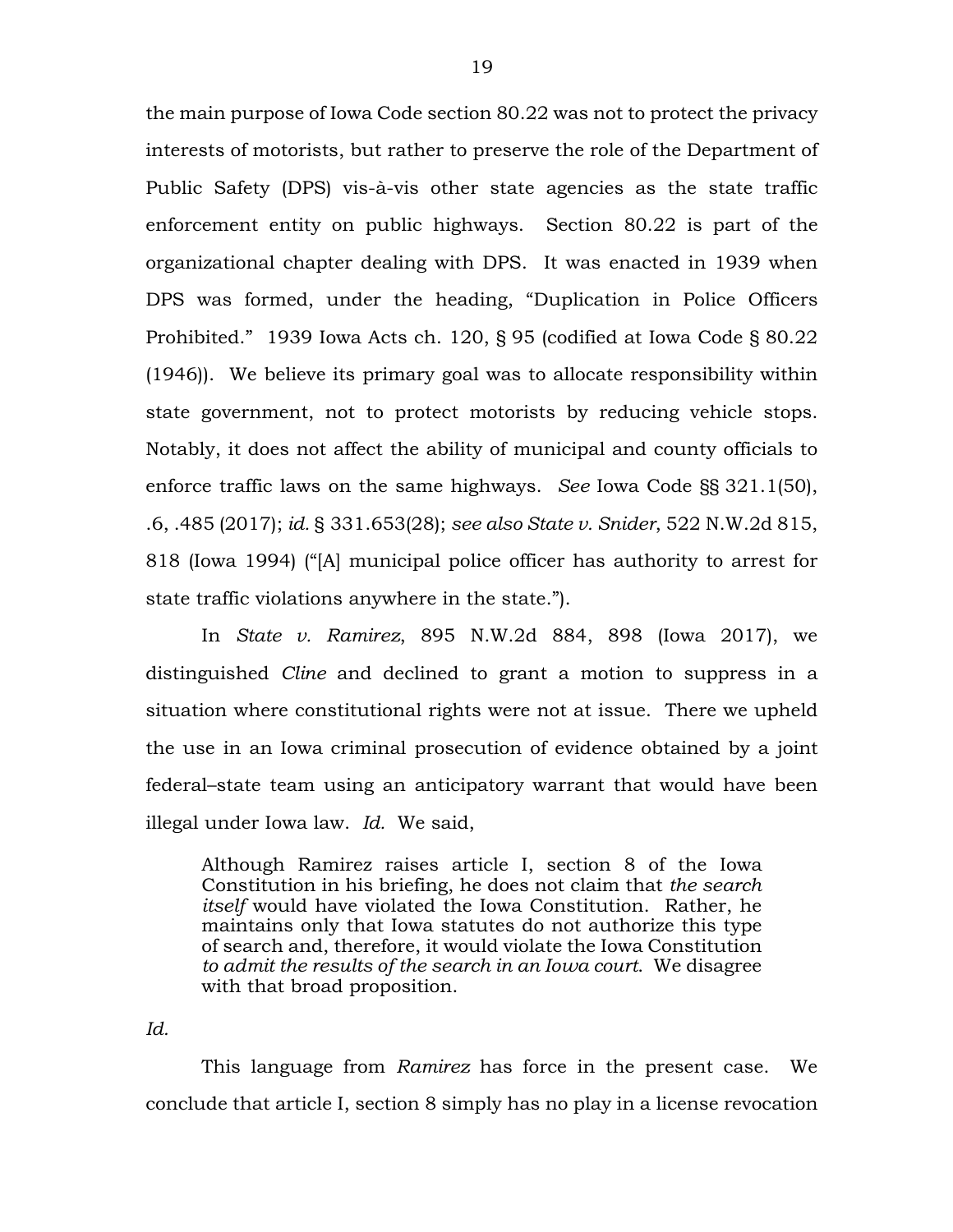proceeding when the issue is whether to suppress a stop that was supported by reasonable suspicion but exceeded the officer's statutory authority.

In effect, our present task requires us to reconcile two sets of *statutes*. One of them, Iowa Code sections 80.22, 321.2, and 321.477, did not allow DOT officers, before May 11, 2017, to engage in general traffic enforcement on the public highways of the state. *See* Iowa Code § 80.22; *Rilea*, 919 N.W.2d at 388–89. The other, section 321J.13, limits the issues that can be raised in a license revocation proceeding; the officer's statutory authority is not one of those issues. It is the legislature's prerogative to determine priorities as between its own statutes.<sup>[1](#page-19-0)</sup>

One final note: "In construing various provisions of chapter 321J, we have continuously affirmed that the primary objective of the implied consent statute is the removal of dangerous and intoxicated drivers from Iowa's roadways in order to safeguard the traveling public." *Welch v. Iowa Dep't of Transp.*, 801 N.W.2d 590, 594 (Iowa 2011). "[W]e have characterized an administrative license revocation under section 321J.9 as remedial, promoting the overarching remedial purpose of chapter 321J itself." *Id.* at 601. "A remedial statute, like our implied consent law,

<span id="page-19-0"></span> <sup>1</sup>We do not think the rationale of *Taeger* applies here. In the first place, *Taeger*  was based on an interpretation of Iowa Rule of Criminal Procedure 2.33(1), which limits the circumstances under which a criminal case, *once filed*, can be dismissed. *See Taeger*, 781 N.W.2d at 566–67. Rule 2.33(1) does not come into play where the State never initiated an OWI case against the defendant. We are not at liberty to rewrite the rule.

Nor is the option available to rewrite the text of Iowa Code section 321J.13 to expand the scope of what can be raised in a license revocation proceeding. "[W]e have repeatedly said that 'we are bound by what the legislature said, not by what it should or might have said.' " *In re Marshall*, 805 N.W.2d 145, 160 (Iowa 2011) (quoting *Ranniger v. Iowa Dep't of Revenue & Fin*., 746 N.W.2d 267, 270 (Iowa 2008)).

Constitutional questions may present different issues, but the question here is one of statutory interpretation.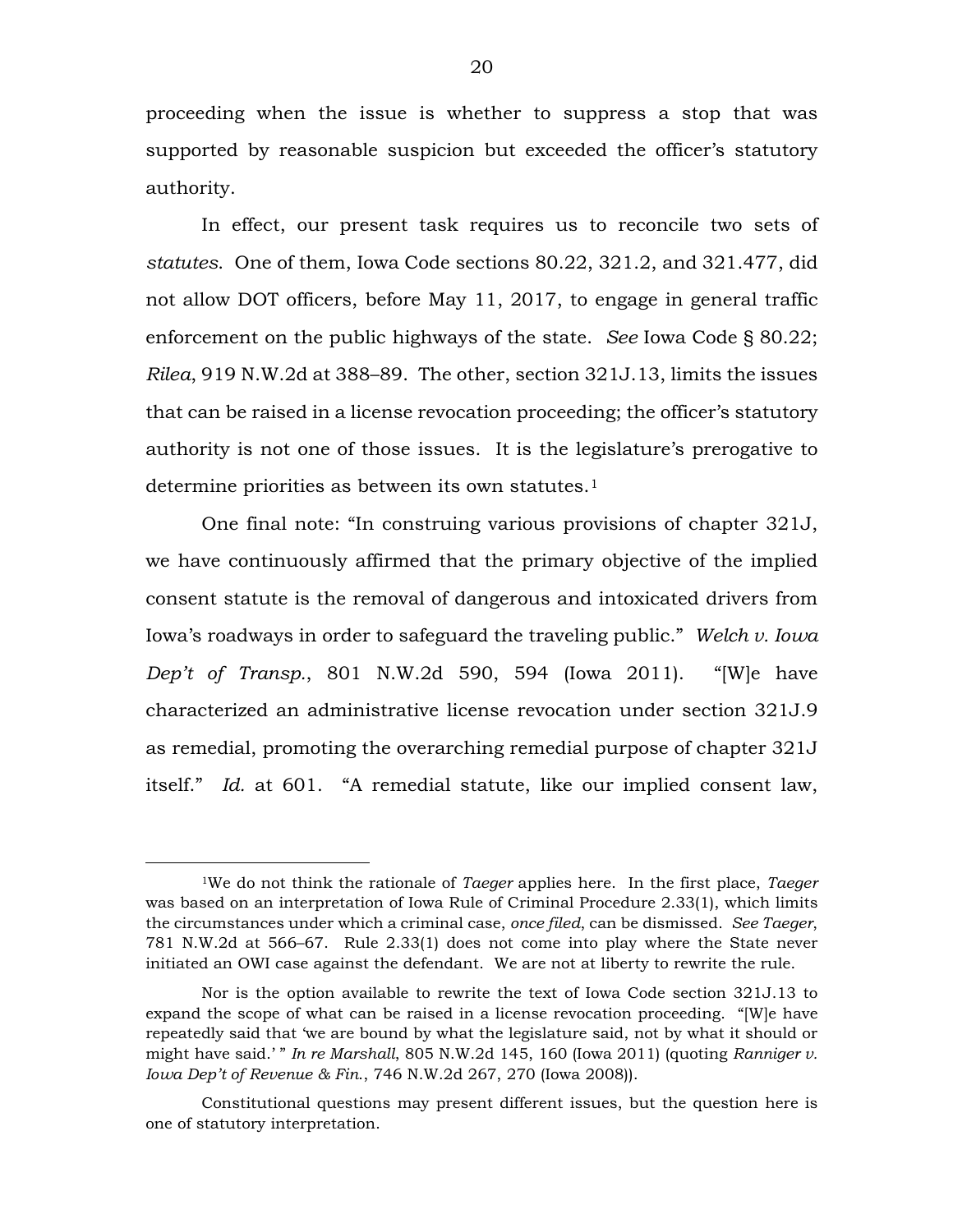should be liberally construed consistent with its statutory purpose." *State v. Green*, 470 N.W.2d 15, 18 (Iowa 1991).

### **IV. Conclusion.**

Accordingly, for the reasons stated, we affirm the judgment of the district court denying Westra's petition for judicial review.[2](#page-20-0)

## **AFFIRMED.**

All justices concur except Wiggins, J., who files a dissenting opinion, and Appel, J., who files a separate dissenting opinion in which Wiggins, J., joins, and McDonald, J., who takes no part.

<span id="page-20-0"></span> <sup>2</sup>Westra also argues that not allowing him to raise the lack of statutory authority of the DOT officer in a license revocation proceeding would violate both substantive and procedural due process under article I, section 9 of the Iowa Constitution. Yet we do not see what this argument adds to his exclusionary rule argument under article I, section 8. If it is permissible under article I, section 8 to introduce proof that Westra refused to take the chemical test, such evidence also is admissible notwithstanding article I, section 9. Westra does not attack the driver's license suspension on any basis other than the admissibility of his chemical test.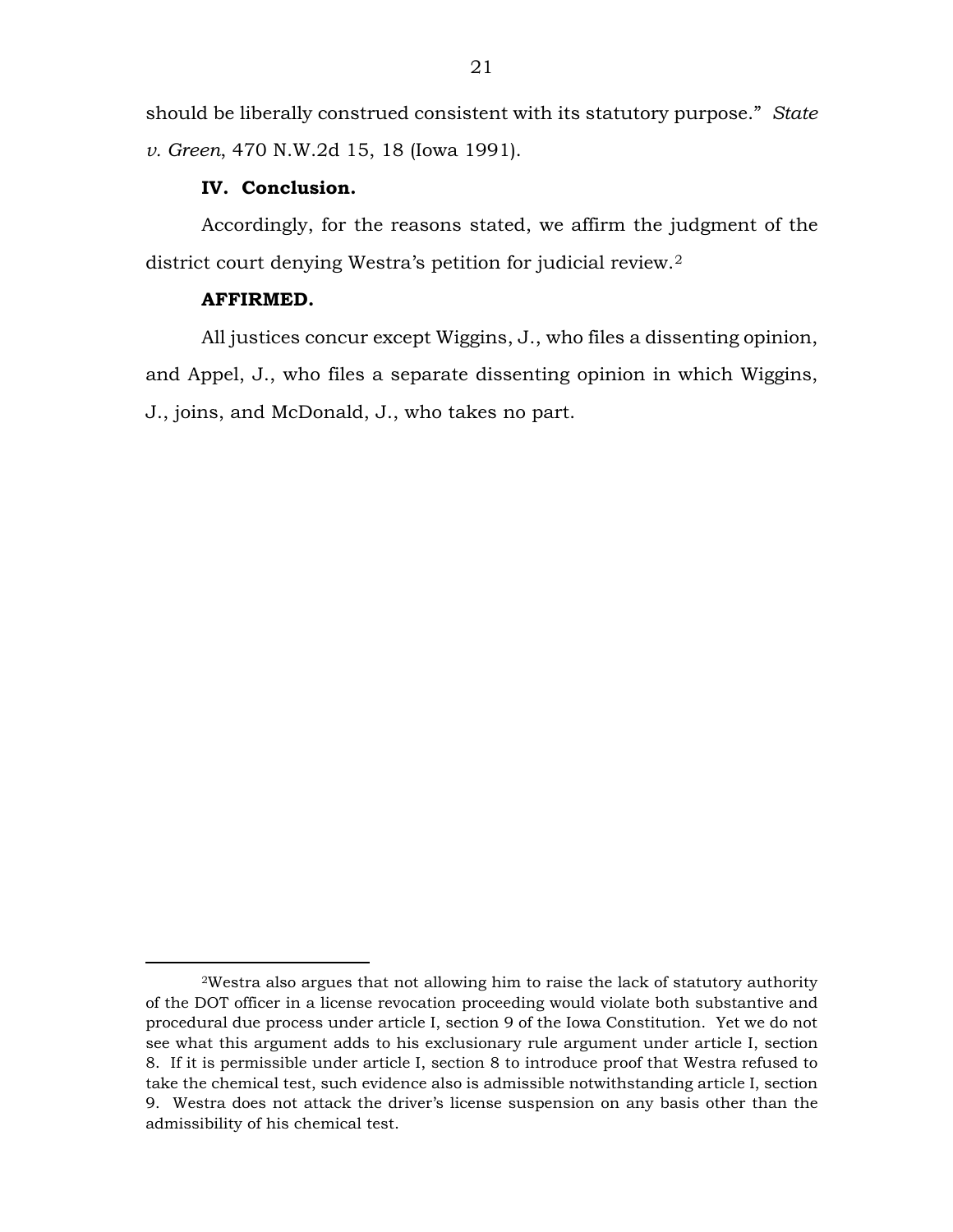## **WIGGINS, Justice (dissenting).**

I respectfully dissent. I think this case presents an important point of law regarding prosecutorial conduct.

In a recent case, we found the state could not dismiss a case in order to avoid an adverse ruling on a motion to suppress. *State v. Taeger*, 781 N.W.2d 560, 567 (Iowa 2010). The rationale for that decision is that the prosecutor cannot manipulate the system in order to ensure Iowa Code section 321J.13(6) is not triggered. *Id.* Manipulation of the criminal justice system undermines the integrity of the criminal justice system.

I see no difference in what the prosecutor did in this case than in *Taeger*. Here the officer arrested Alex Westra. This began the criminal process. The legislature amended the Code in 1999 with the intention to allow a defendant to contest the stop in the criminal proceeding. 1999 Iowa Acts ch. 13, § 22 (codified as amended at Iowa Code § 321J.13(6) (2017)). The legislature did not anticipate the prosecutor would manipulate the system. The prosecutor not filing the information deprived Westra of his right to contest the stop in the criminal case. This manipulation by the prosecutor is no different from the manipulation in *Taeger*. *See* 781 N.W.2d at 566–67. Accordingly, I would allow Westra to attack the stop in the administrative proceeding to preserve the integrity of the judicial system and carry out the intent of the legislature.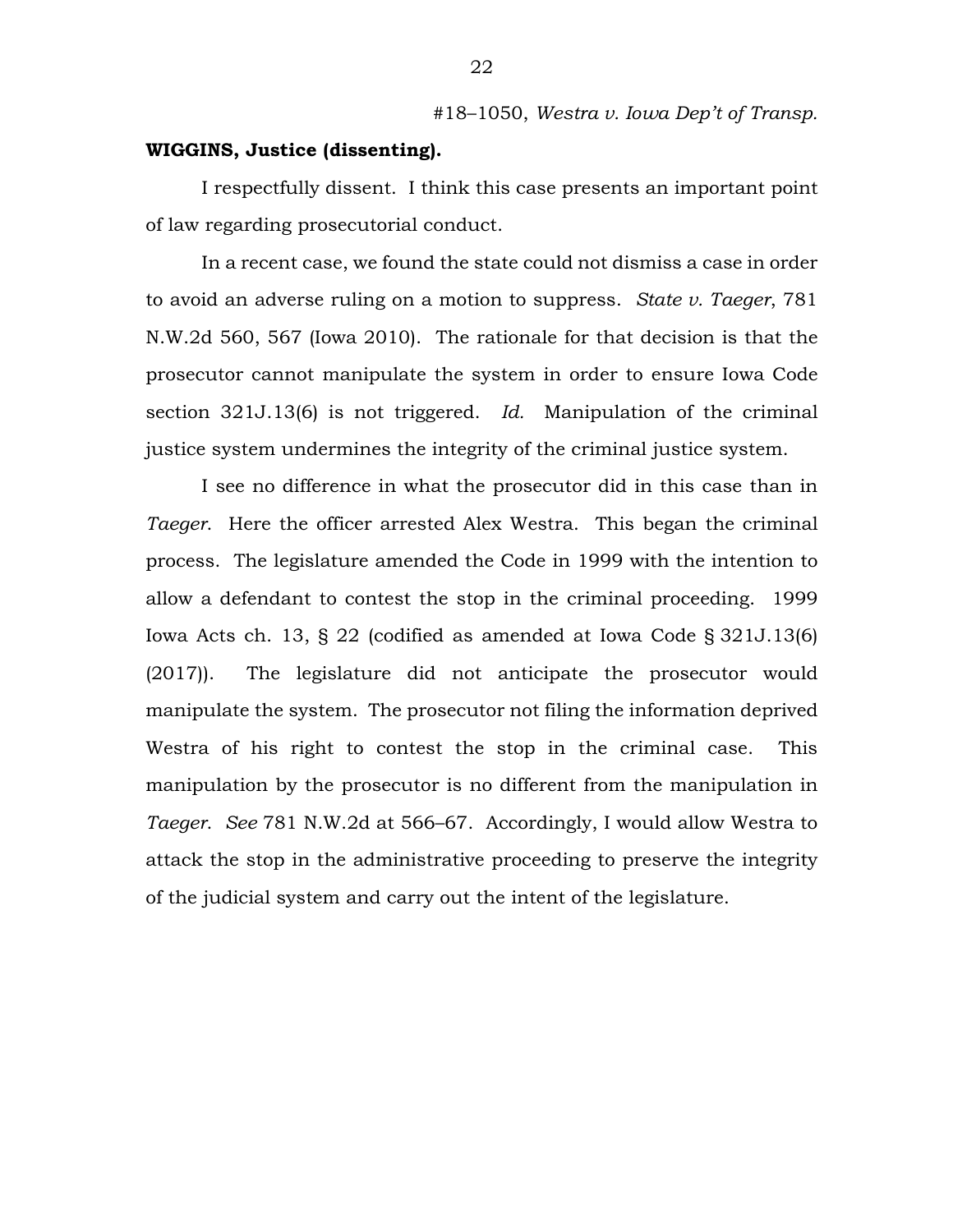# **APPEL, Justice (dissenting).**

I respectfully dissent. The majority opinion in its very first paragraph starts out on the wrong foot when it declares that the question in this case is whether we are going to reverse direction in light of Fourth Amendment precedent. But that is not the question at all. The question is whether Fourth Amendment precedent is sufficiently well-reasoned for us to follow the Fourth Amendment approach under Iowa constitutional law.

Article I, section 8 of the Iowa Constitution provides,

The right of the people to be secure in their persons, houses, papers and effects, against unreasonable seizures and searches shall not be violated; and no warrant shall issue but on probable cause, supported by oath or affirmation, particularly describing the place to be searched, and the persons and things to be seized.

Iowa Const. art. I, § 8. This provision of the Iowa Constitution is perhaps the most important provision of our Bill of Rights protecting Iowans from an authoritarian state. Early cases emphasized its protean character. Modern pragmatic revisionists have sought, however, to dilute the strength of search and seizure protections and to expand the scope of state authority to search and seize. While in recent years we have resisted such revisions, the majority opinion in this case is a step in the wrong direction. Here is why.

### **I. As an Integral Part of our State Constitution's Protection Against Unlawful Search and Seizures, the Exclusionary Rule Applies in Driver's License Revocation Cases.**

**A. Constitutional Footing of Exclusionary Rule.** First, we have rightly held that the exclusionary rule for evidence seized in violation of article I, section 8 is "an integral part of [the] state constitution's protection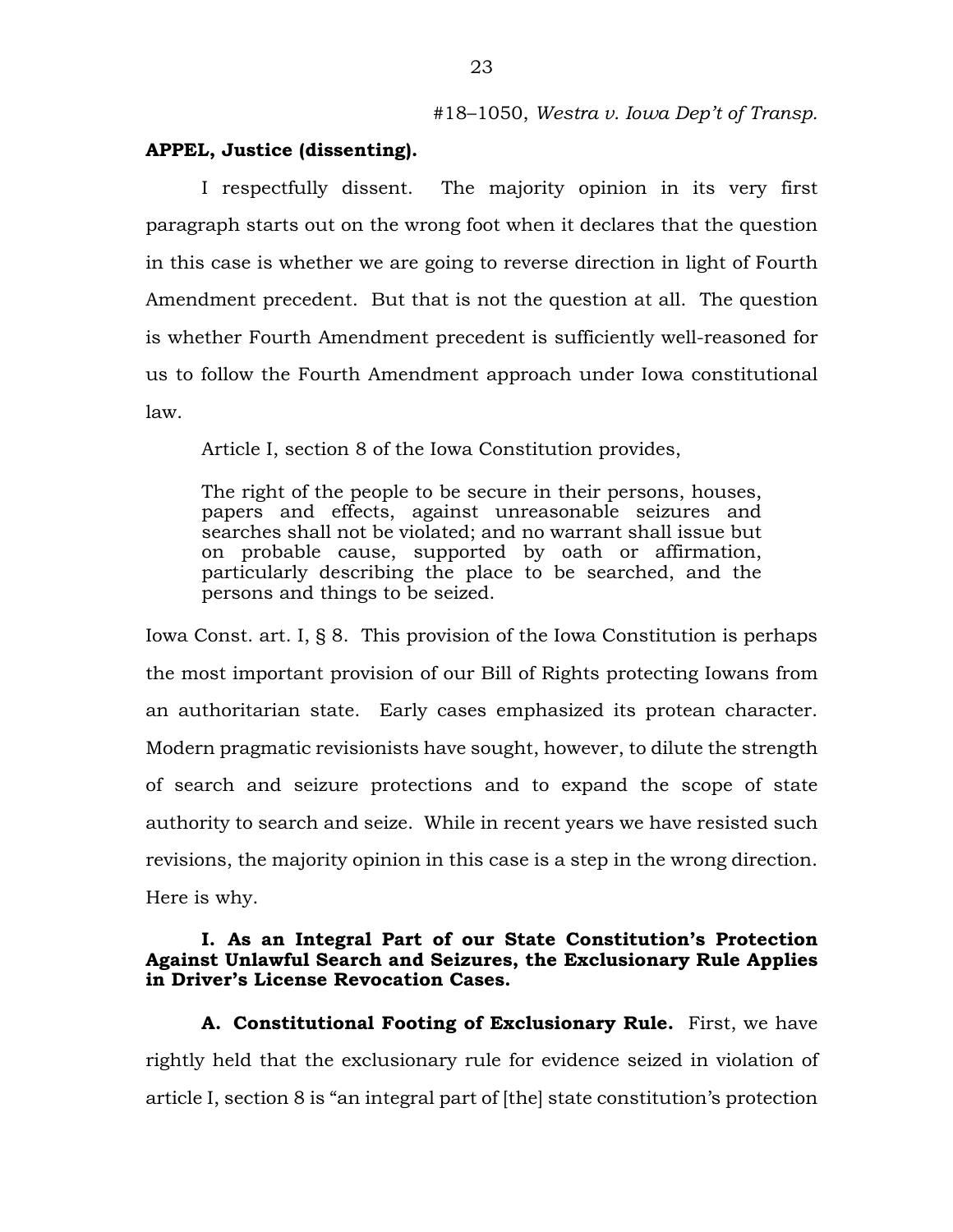against unreasonable searches and seizures." *State v. Cline*, 617 N.W.2d 277, 285 (Iowa 2000), *abrogated on other grounds by State v. Turner*, 630 N.W.2d 601, 606 n.2 (Iowa 2001). In Iowa, then, the exclusionary rule is *substantive constitutional doctrine*.

There is substantial support for the holding in *Cline* that the exclusionary rule is an integral part of substantive constitutional doctrine in Iowa law. In *Reifsnyder v. Lee*, 44 Iowa 101, 102 (1876), we explained in a civil forfeiture proceeding that a party subject to an illegal search should be restored to the party's position prior to the search. The notion in *Reifsnyder* is that a party is entitled to a restorative remedy of being returned to the party's position prior to the constitutional violation. *See id.* Later, in *State v. Height*, 117 Iowa 650, 661, 91 N.W. 935, 938 (1902), we noted that the search and seizure principles were subject to "a broad and liberal interpretation for the purpose of preserving the spirit of constitutional liberty." Finally, in *State v. Sheridan*, 121 Iowa 164, 168, 96 N.W. 730, 731 (1903), the court declared that to use illegally seized evidence to secure a conviction would "emasculate the constitutional guaranty, and deprive it of all beneficial force or effect in preventing unreasonable searches and seizures."[3](#page-23-0)

For decades, there was a similar approach under the Fourth Amendment. In *Weeks v. United States*, 232 U.S. 383, 398, 34 S. Ct. 341, 346 (1914), *overruled in part by Mapp v. Ohio*, 367 U.S. 643, 645–55, 81 S. Ct. 1684, 1691 (1961), the Supreme Court unanimously held that private papers obtained through an unconstitutional search could not be used in a criminal prosecution. In *Weeks*, Justice Day emphasized that

<span id="page-23-0"></span> <sup>3</sup>To be sure, in *State v. Tonn*, 195 Iowa 94, 100–01, 191 N.W. 530, 533 (1923), the court, over strong dissent, abandoned the exclusionary rule in a search and seizure case. The approach in *Tonn* was, of course, rejected in *Cline* in favor of our earlier precedent. 617 N.W.2d at 291, 293.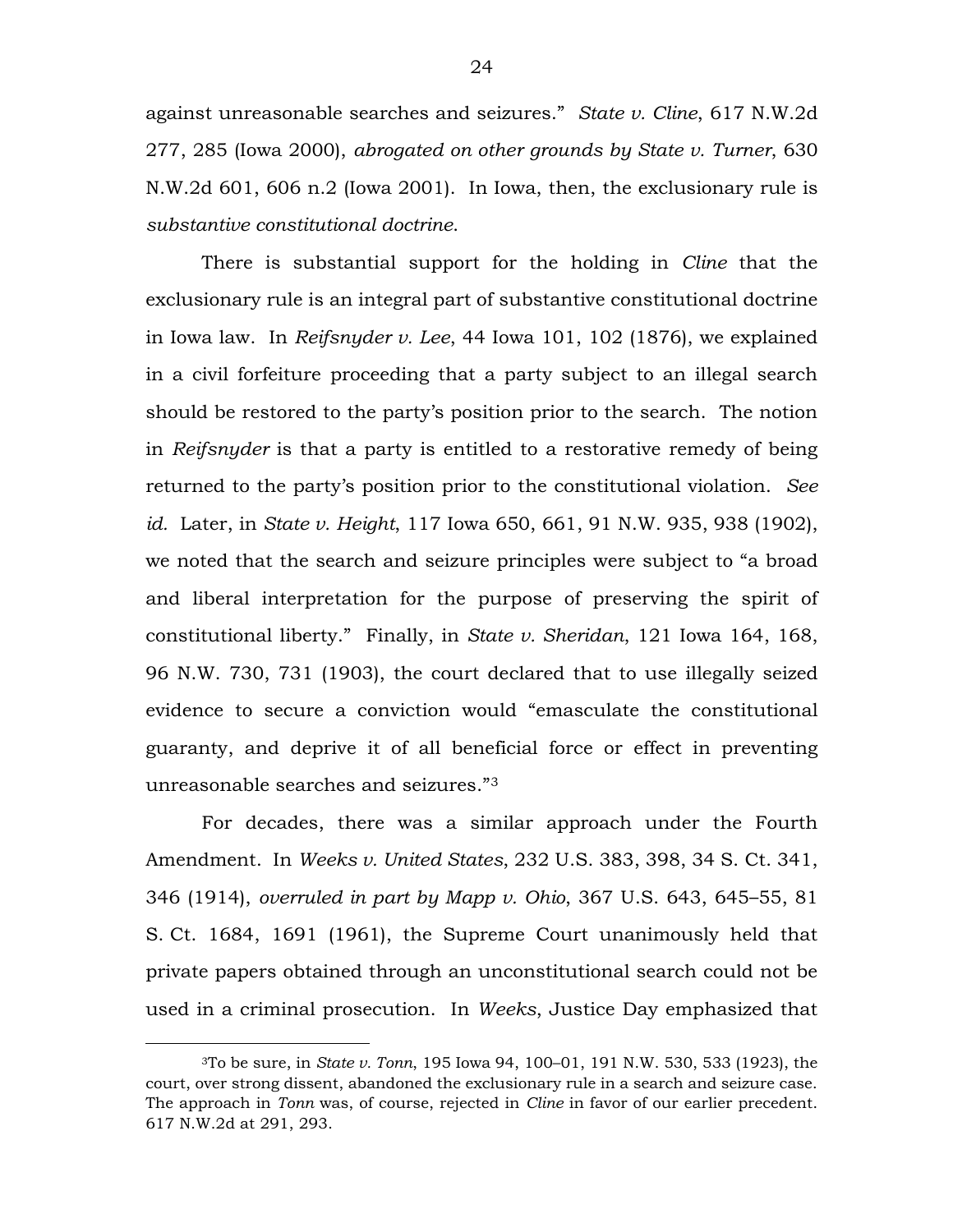the Fourth Amendment imposed on judges as well as executive officials "limitations and restraints as to the exercise of [their] power and authority." *Id.* at 392, 34 S. Ct. at 344. Further, Justice Day declared that the limitations and restraints "forever secure the people, their persons, houses, papers, and effects, against all unreasonable searches and seizures under the guise of law." *Id.* Justice Day further emphasized that the fruits of illegal searches "should find no sanction in the judgments of the courts, which are charged at all times with the support of the Constitution." *Id.*

As scholars have pointed out, the language of *Weeks* makes clear that the Fourth Amendment imposes obligations on judges, that they have a duty to give full force and effect to the rights secured by the Amendment for both innocent and guilty persons, and that the tendency of officials to violate the Fourth Amendment should find no approval in the courts. *See* Tracey Maclin, *The Supreme Court and the Fourth Amendment's Exclusionary Rule* 11–12 (2013); Thomas K. Clancy, *The Fourth Amendment's Exclusionary Rule as a Constitutional Right*, 10 Ohio St. J. Crim. L. 357, 358–59 (2013).

Similarly, in *Silverthorne Lumber Co. v. United States*, 251 U.S. 385, 392, 40 S. Ct. 182, 183 (1920), Justice Oliver Wendell Holmes declared in strong, unequivocal language,

The essence of a provision forbidding the acquisition of evidence in a certain way is that not merely evidence so acquired shall not be used before the Court but that it shall not be used at all.

Holmes thus believed not only that courts should not be tainted with unconstitutionally obtained evidence, but that it should not be used for any purpose.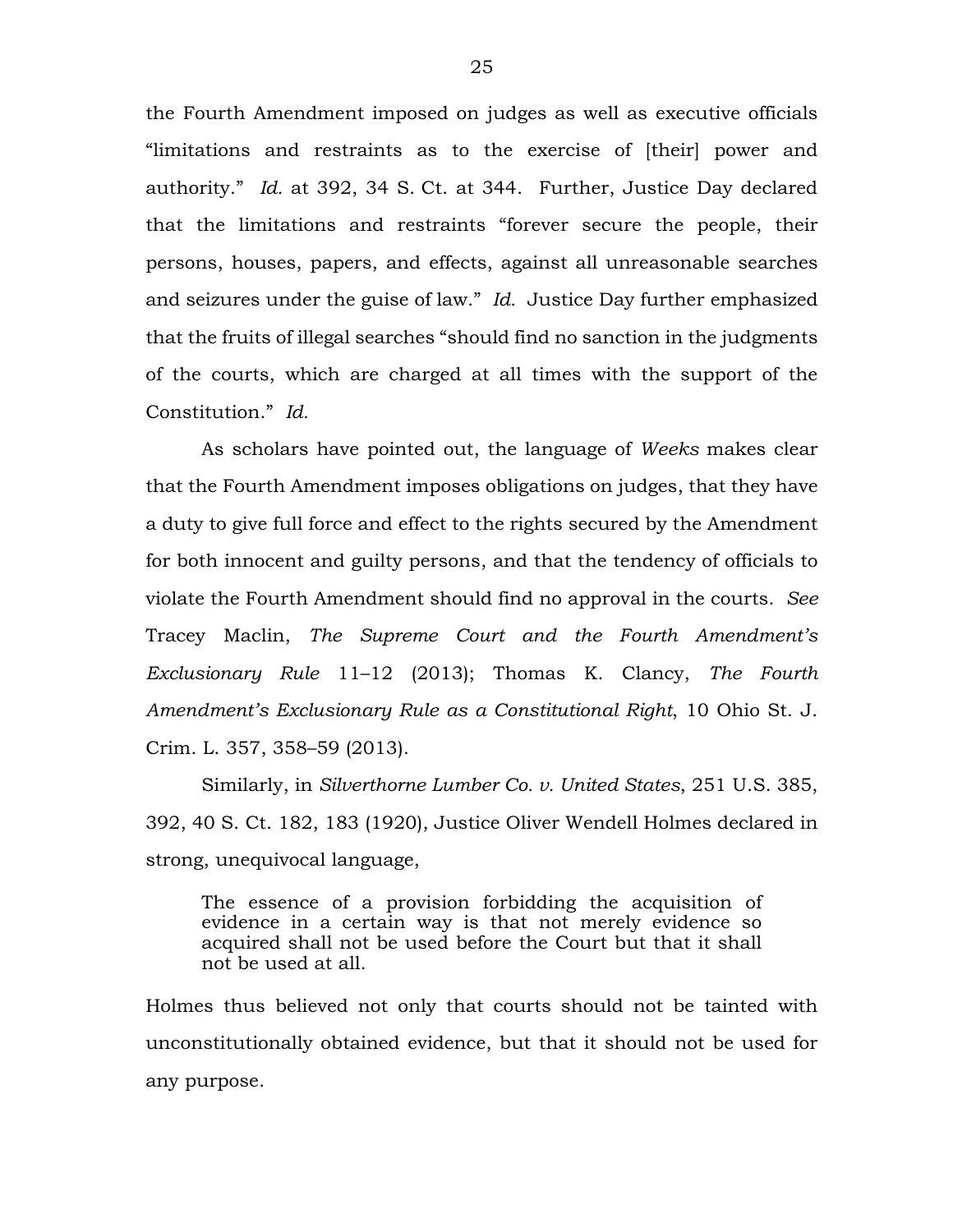And in *Mapp*, 367 U.S. at 649, 81 S. Ct. at 1688, the Supreme Court emphasized the constitutional nature of the exclusionary rule. According to *Mapp*, the exclusion of evidence under search and seizure law was a rule "of constitutional origin." *Id.*; *see also Cline*, 617 N.W.2d at 284. Further, the *Mapp* Court emphasized that its decision "gives to the individual no more than that which the Constitution guarantees him." 367 U.S. at 660, 81 S. Ct. at 1694.

By declaring the exclusionary rule as part of the substance of article I, section 8, we have squarely and firmly rejected the unfortunate innovations of search and seizure doctrine introduced to the Fourth Amendment by the United States Supreme Court in *United States v. Calandra*, 414 U.S. 338, 348, 94 S. Ct. 613, 620 (1974). In *Calandra*, the Supreme Court, inconsistent with decades of past federal precedent, downgraded Fourth Amendment protections by declaring that the exclusionary rule was merely "a judicially created remedy designed to safeguard Fourth Amendment rights generally through its deterrent effect . . . , rather than a personal constitutional right of the party aggrieved." *Id.* As noted by one commentator, by emphasizing the deterrence function exclusively, the Supreme Court's approach "generates an enormous pressure for reduction of the scope of the rule" through cost–benefit type of analysis. *See* James Boyd White, *Forgotten Points in the "Exclusionary Rule" Debate*, 81 Mich. L. Rev. 1273, 1281 (1983).

By describing the exclusionary rule as a substantive part of our constitutional protections in *Cline*, we recognized that constitutional cement protected it from being washed away based on transient pragmatic concerns that cannot be permitted to overrun our permanent constitutional regime. 617 N.W.2d at 285. Our approach is consistent with other courts. *See, e.g.*, *Dorsey v. State*, 761 A.2d 807, 818 (Del. 2000)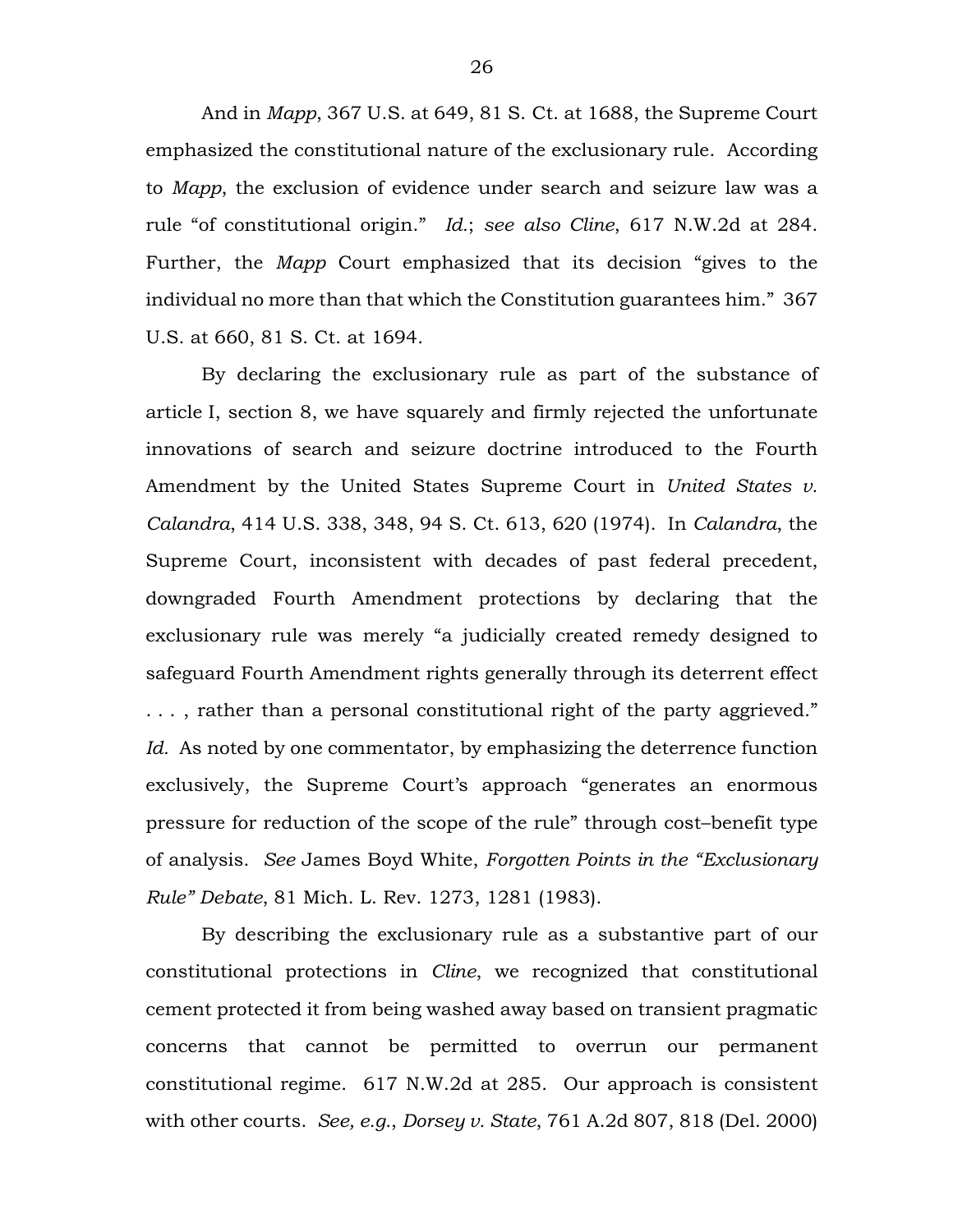("[T]he efficient prosecution of criminals cannot justify a deliberate invasion of the right of the citizen to be made secure against the violation of specific constitutional guarantee's . . . .") (quoting *Rickards v. State*, 77 A.2d 199, 205 (Del. 1950)); *State v. Guzman*, 842 P.2d 660, 672 (Idaho 1992) (explaining that the exclusionary rule is a constitutionally mandated remedy for illegal searches and seizures); *State v. Eserjose*, 259 P.3d 172, 178 (Wash. 2011) (en banc) (noting that state exclusionary rule accomplishes " 'its paramount concern [of] protecting an individual's right of privacy' . . . by closing the courtroom door to evidence gathered through illegal means" (quoting *State v. Afana*, 233 P.3d 879, 884 (Wash. 2010) (en banc))).

**B. The Exclusionary Rule in Iowa is a Personal Remedy.** Second, the exclusionary rule in Iowa has long been held to provide a remedy for a constitutional violation. In *Reifsnyder*, we emphasized that under our search and seizure law, the parties should be returned to the position they were before the unconstitutional conduct. 44 Iowa at 102. In *Cline*, we emphasized that the exclusionary rule was a remedy for a constitutional violation. 617 N.W.2d at 289. We emphatically rejected the notion in *United States v. Leon*, 468 U.S. 897, 906, 104 S. Ct. 3405, 3412 (1984) (quoting *Calandra*, 414 U.S. at 348, 94 S. Ct. at 620), that the exclusionary rule was merely "a judicially created remedy designed to safeguard Fourth Amendment rights generally through its deterrent effect, rather than a personal constitutional right." *Cline*, 617 N.W.2d at 289.

The notion that article I, section 8 vests personal rights, of course, is also clear by the language of the provision: "The right of the people to be secure in their persons, houses, papers and effects, . . . ." Iowa Const. art. I, § 8; *see* Morgan Cloud, *A Conservative House United: How the Post-*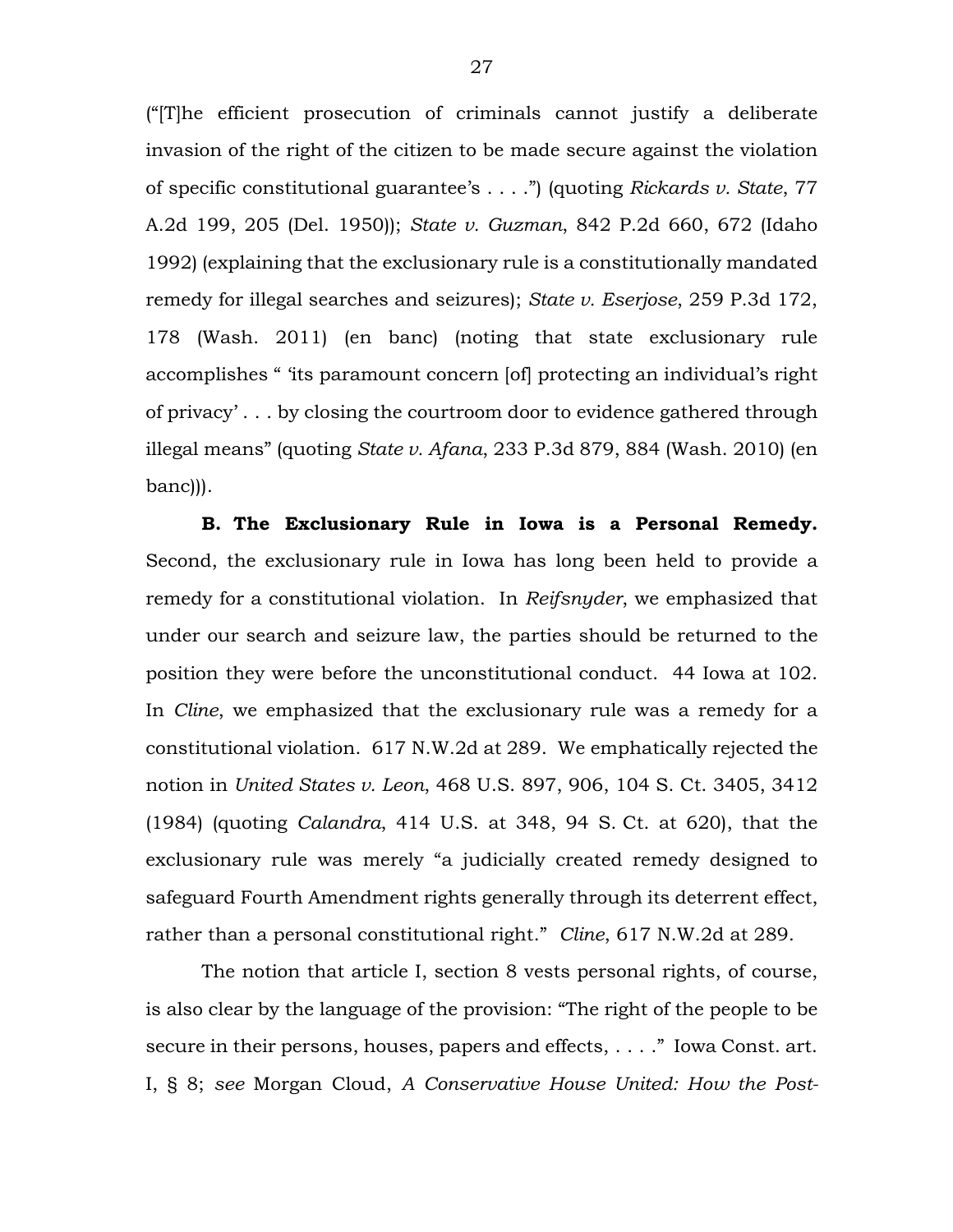*Warren Court Dismantled the Exclusionary Rule*, 10 Ohio St. J. Crim. L. 477, 480 (2013).

**C. The Exclusionary Rule in Iowa Protects the Integrity of the Judiciary.** Third, we have emphasized, among other things, that the exclusionary rule is supported by the need to protect the integrity of the judiciary from using unlawfully obtained evidence to support its judgments. In *Cline*, we noted, "Judges would become accomplices to the unconstitutional conduct of the executive branch if they allowed law enforcement to enjoy the benefits of the illegality." 617 N.W.2d at 290. In *State v. Hamilton*, 335 N.W.2d 154, 158 (Iowa 1983), we emphasized that tainted evidence must be excluded because exclusion "protect[s] the integrity of the judiciary." Our approach in *Cline* thus had a solid pedigree in Iowa caselaw, but also in federal caselaw prior to reconstruction of Fourth Amendment doctrine that occurred in *Calandra*. *See, e.g.*, *Elkins v. United States*, 364 U.S. 206, 222, 80 S. Ct. 1437, 1447 (1960) (referring to the "imperative of judicial integrity"); *Weeks*, 232 U.S. at 392, 34 S. Ct. at 344; *see also* Robert M. Bloom & David H. Fentin, *"A More Majestic Conception": The Importance of Judicial Integrity in Preserving the Exclusionary Rule*, 13 U. Pa. J. Const. L. 47, 47 (2010); Andrew E. Taslitz, *Hypocrisy, Corruption, and Illegitimacy: Why Judicial Integrity Justifies the Exclusionary Rule*, 10 Ohio St. J. Crim. L. 419, 474 (2013).

This case involves action of an administrative agency. Of course, Holmes has the answer to whether illegally obtained evidence may be used in this kind of proceeding: No! *Silverthorne Lumber*, 251 U.S. at 392, 40 S. Ct. at 183. In any event, even if this case involves a decision by an administrative agency in the first instance, there is a right of appeal to the courts arising out of final agency action. The need to maintain the integrity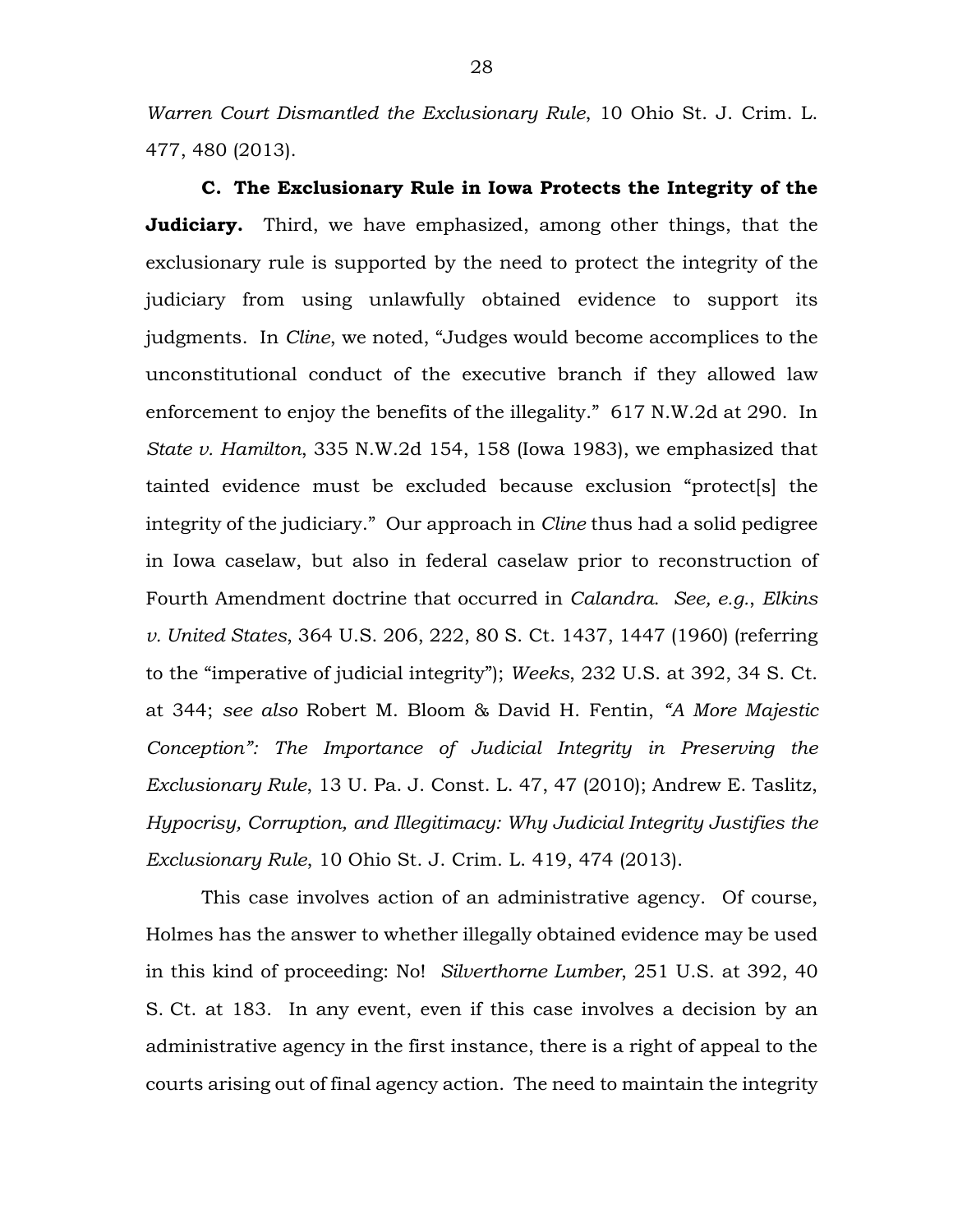of the courts by refusing to consider unconstitutionally obtained evidence therefore applies in this case.

**D. Inapplicability of** *Westendorf***.** In support of its position, the State cites *Westendorf v. Iowa Department of Transportation*, 400 N.W.2d 553 (Iowa 1987), *superseded by statute as recognized by Brownsberger v. Department of Transportation*, 460 N.W.2d 449, 450–51 (Iowa 1990). *Westendorf*, however, involved a challenge under the Fourth Amendment and not under the Iowa Constitution. *Id.* at 556. As a result, the *Westendorf* court was bound to follow the diluted post-*Calandra* federal precedents. *See id.* at 556–57. In striking contrast to *Cline*, the *Westendorf* court did not treat the exclusionary rule as part and parcel of the Fourth Amendment, did not regard the search and seizure provisions as providing a personal remedy, and did not cite judicial integrity as an important concern.[4](#page-28-0) *See id.*

The method of Fourth Amendment analysis in *Westendorf* is completely different from the analysis of article I, section 8 under *Cline*. In *Cline*, we drew upon traditional approaches, while *Westendorf* relied on recent policy-driven innovations in interpretation of the Fourth Amendment by the United States Supreme Court.

**E. Application of Exclusionary Rule in Civil Contexts.** As noted by Professor LaFave, courts have often applied the exclusionary rule for

<span id="page-28-0"></span> <sup>4</sup>In addition, *Westendorf* emphasized that there would be "little force as a deterrent of unlawful police action because the department does not control the actions of local police officers." 400 N.W.2d at 557. In this case, however, the unlawful stop was not made by the police, but by employees of the Iowa Department of Transportation, the very same agency seeking to revoke Westra's driver's license. As noted by LaFave, even based on *Calandra*, "the argument for exclusion is most compelling when the administrative agency in question has an investigative function and investigative personnel of that agency participated in the illegal activity for the purpose of providing information to support administrative proceedings against the suspect." 1 Wayne R. LaFave, *Search and Seizure: A Treatise on the Fourth Amendment* § 1.7(f), at 340 (5th ed. 2012). Thus, even under federal law, the precedential value of *Westendorf* is doubtful for the present case.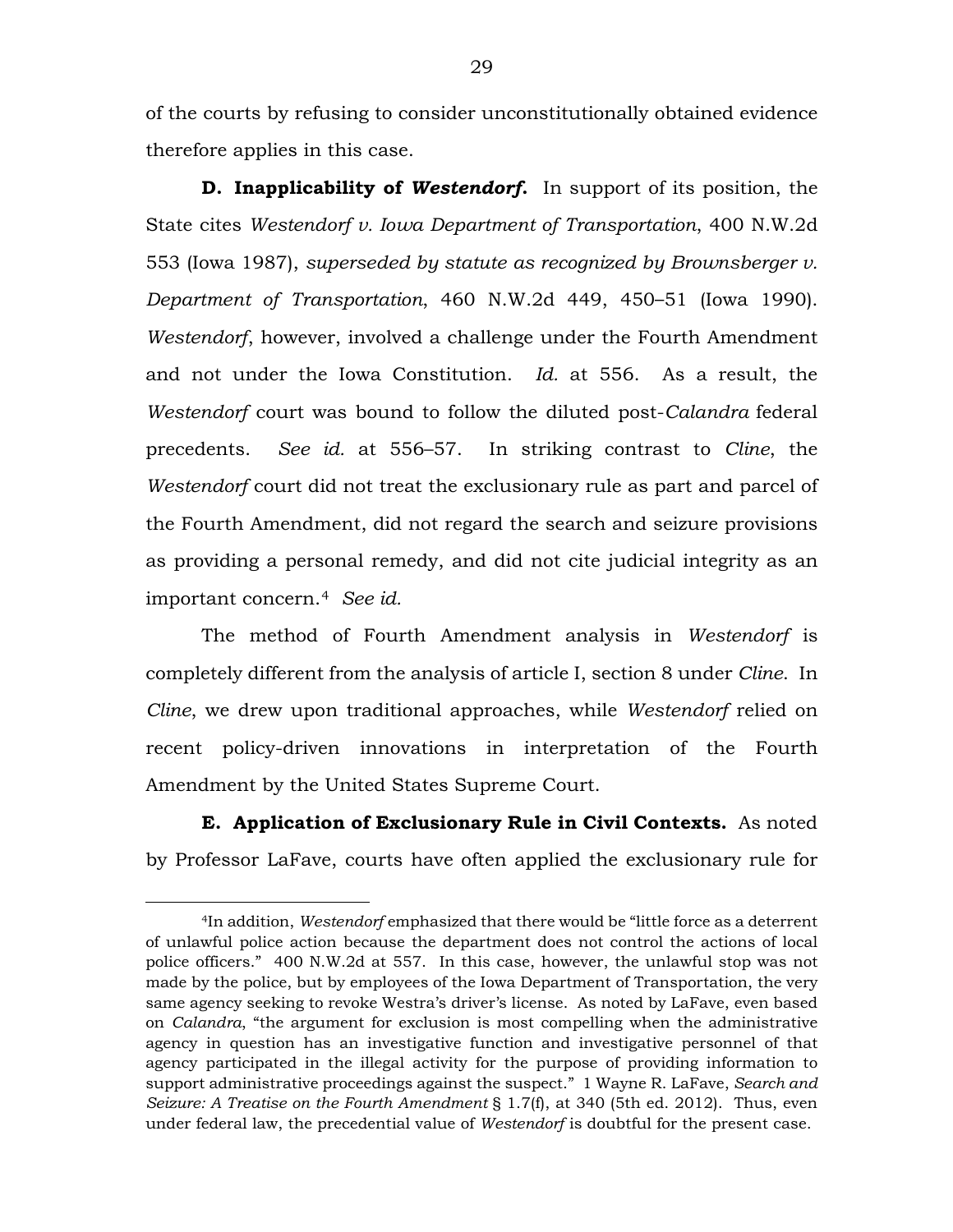search and seizure violations in administrative settings. According to LaFave,

Courts have held or at least assumed that the exclusionary rule is applicable in a wide variety of administrative proceedings, including FTC hearings to uncover discriminatory pricing practices, SEC proceedings, OSHA proceedings, proceedings before the public utilities commission to terminate phone service because of illegal use, NLRB hearings concerning labor controversies, immigration hearings, hearings to terminate a public employee's government service, hearings to suspend or revoke a license to practice a profession or to sell liquor, *hearings to suspend or revoke a driver's license*, and hearings to suspend or expel a student from a public high school or a state university.

1 Wayne R. LaFave, *Search and Seizure: A Treatise on the Fourth Amendment* § 1.7(f), at 335–36 (5th ed. 2012) (emphasis added) (footnotes omitted).

It is not surprising that a number of courts have applied the exclusionary rule in driver's license settings. For instance, in *State v. Lussier*, the Supreme Court of Vermont stated in a driver's license context,

Evidence obtained as the result of constitutional violations by law enforcement officers may not be admitted at trial as a matter of state law because doing so "eviscerates our most sacred rights, impinges on individual privacy, perverts our judicial process, distorts any notion of fairness, and encourages official misconduct."

757 A.2d 1017, 1025 (Vt. 2000) (quoting *State v. Badger*, 450 A.2d 336, 349 (Vt. 1982)). The Vermont court upheld exclusion "to protect the core value of privacy" reflected in the search and seizure provisions of the Vermont Constitution. *Id.* at 1026–27.

In addition, the Vermont court emphasized the need "to promote the public's trust in the judicial system." *Id.* Further, the Vermont court emphasized that the focus of any analysis "should be on the individual constitutional rights at stake." *Id.* at 1025. These observations are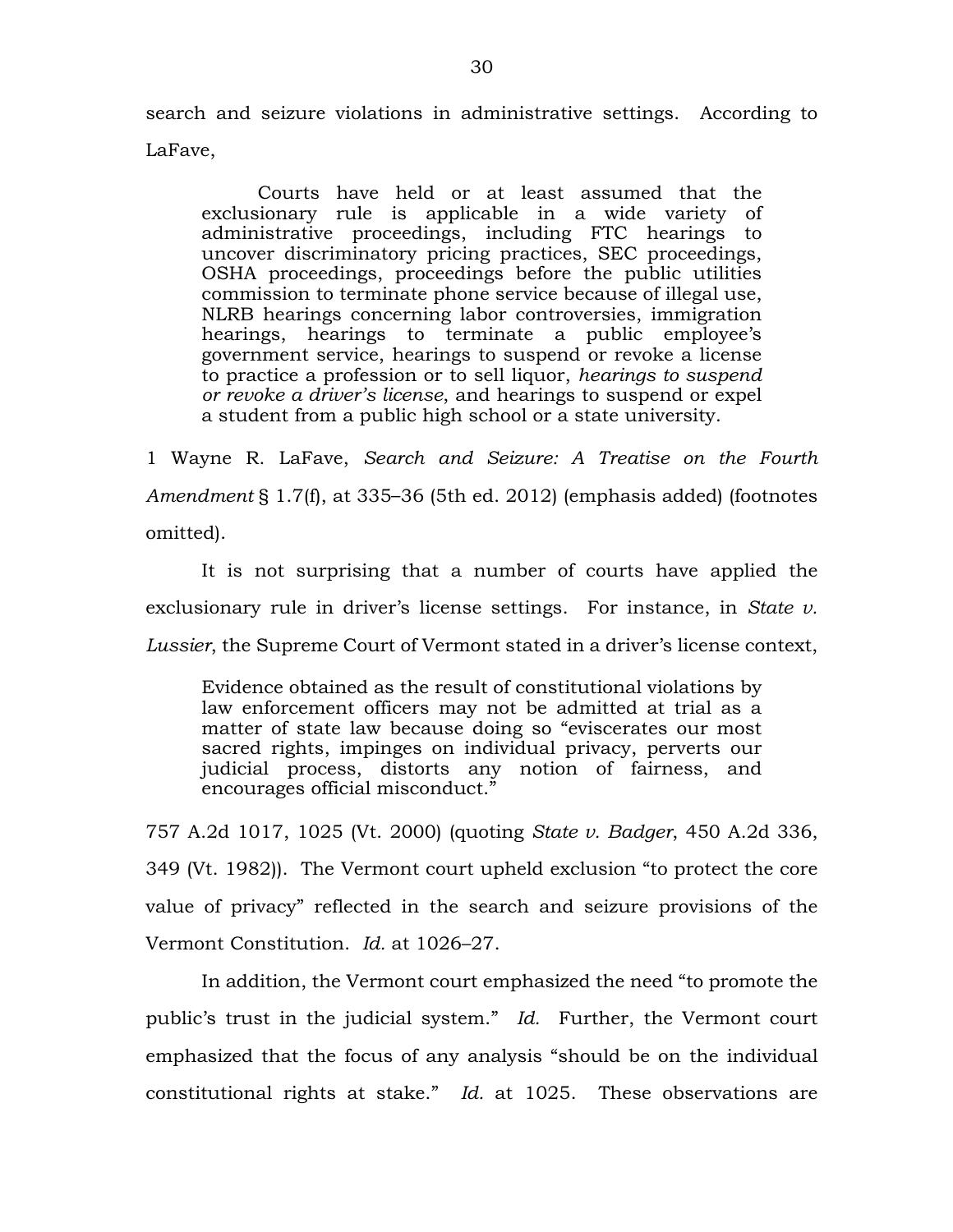consistent with the approach taken by this court in *Cline* under article I, section 8 of the Iowa Constitution.

Similarly, in *Williams v. Ohio Bureau of Motor Vehicles*, the Ohio court, noting that the exclusionary rule applied in civil forfeiture proceedings, held that a lawful arrest, including a constitutional stop, must take place before a refusal to submit to a test triggers a license suspension. 610 N.E.2d 1229, 1231 (Ohio Mun. Ct. 1992); *see also Watford v. Ohio Bur. of Motor Vehicles*, 674 N.E.2d 776, 778 (Ohio Ct. App. 1996) ("[A] lawful arrest, including a constitutional stop, must take place before a refusal to submit to chemical tests . . . triggers a license suspension."). In *People v. Krueger*, 567 N.E.2d 717, 722 (Ill. App. Ct. 1991), the Illinois appellate court noted that "a suspension may not be predicated on the fruits of unconstitutional police activity." Although the Illinois court rested its decision on statutory interpretation, the court's interpretation was powered by constitutional concerns. *Id.*; *see also Whisenhunt v. State Dep't of Pub. Safety*, 746 P.2d 1298, 1298 (Alaska 1987) (analyzing rationale for exclusion in statutory context); *Pooler v. Motor Vehicle Div.*, 755 P.2d 701, 703–04 (Or. 1988) (en banc) (same).

There is, of course, contrary authority in other states as well. Unlike the case in Iowa, many of these jurisdictions have adopted the eviscerating approach of *Calandra* as part of their local jurisprudence. *See, e.g.*, *Powell v. Sec'y of State*, 614 A.2d 1303, 1307 (Me. 1992) (stating purpose of exclusionary rule was to deter police misconduct); *Riche v. Dir. of Revenue*, 987 S.W.2d 331, 333 (Mo. 1999) (en banc) (same). These cases do not embrace the Iowa view that the exclusionary rule is part of the substance of the constitutional provision, that it provides a remedy for the person subject to unconstitutional conduct, and that it protects the integrity of the courts.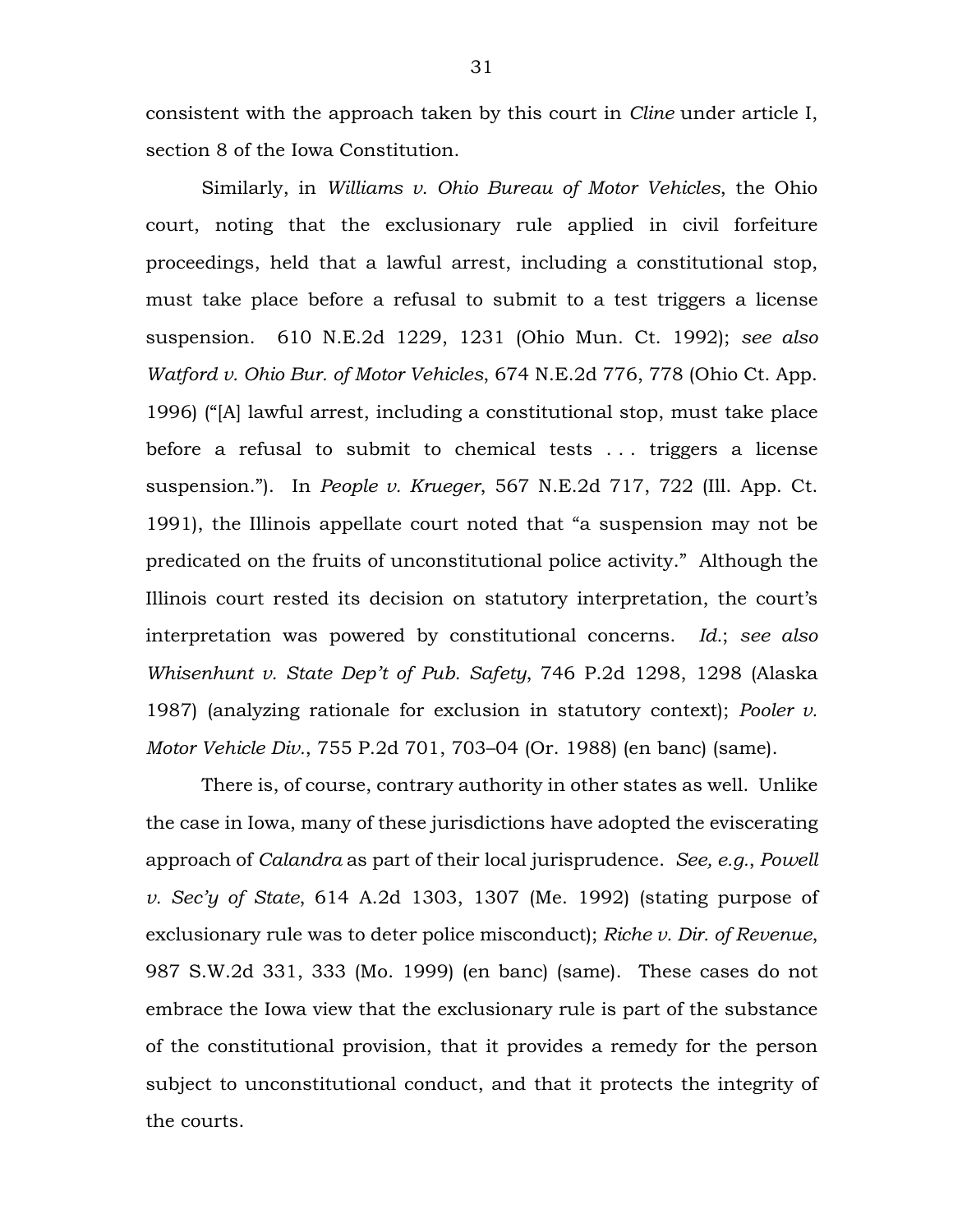**F. Summary.** Iowa search and seizure law under article I, section 8 of the Iowa Constitution has followed a materially different analytic underpinning than the recent innovations of the United States Supreme Court under the Fourth Amendment. In my view, the principles of our search and seizure law have application in the context of a driver's license revocation.

# **II. Constitutionality of Unauthorized Search by Government Agent Under Article I, Section 8 of the Iowa Constitution.**

I now consider the key question in this case and the determinative question in the majority opinion, namely, whether an unauthorized search is an unconstitutional search under article I, section 8 of the Iowa Constitution. This is a close issue. As the majority recognizes, the proposition has been embraced by a number of courts. *See, e.g.*, *State v. Cuny*, 595 N.W.2d 899, 903 (Neb. 1999) (stating stop and detainment unlawful where officer had no statutory authority and requiring suppression of evidence in criminal proceeding under both Fourth Amendment and Nebraska Constitution); *State v. Brown*, 39 N.E.3d 496, 502 (Ohio 2015) (noting that Ohio law is more protective than federal law and holding that stop without statutory authority violated search and seizure clause of Ohio Constitution); *State v. Barker*, 25 P.3d 423, 425–26 (Wash. 2001) (en banc) (stating probable cause alone does not establish authority to arrest under Washington Constitution and requiring suppression of evidence); *see also Commonwealth v. Hernandez*, 924 N.E.2d 709, 712–13 (Mass. 2010) (noting that Massachusetts, like Iowa, rejects the good-faith exception to the exclusionary rule). Other courts, however, have come to the opposite conclusion. *See, e.g.*, *State v. Green*, 354 P.3d 446, 449–51 (Idaho 2015) (noting that similarity of language and purpose does not require the court to follow Fourth Amendment